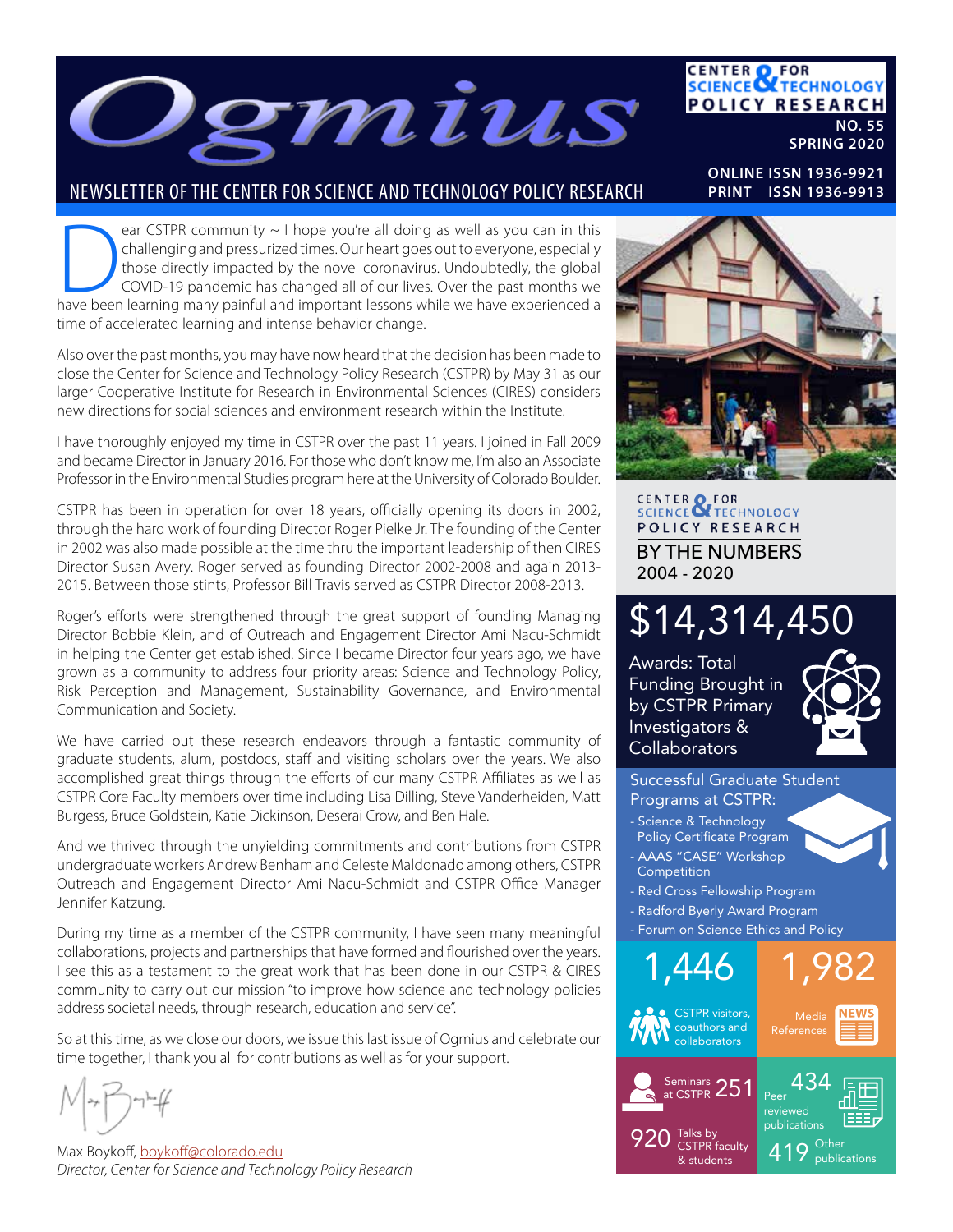### **OGMIUS EXCHANGE**

### **Ecological Economics, Dangerous Ideas and Academic Freedom by Matt Burgess**



France of Teaving space for discussing dangerous ideas—<br>
without fear of reprisal or censorship—in academia<br>
than teaching ecological economics and interacting<br>
with ecological economists. I developed a course<br>
at CU calle ew things make me appreciate the importance of leaving space for discussing dangerous ideas without fear of reprisal or censorship—in academia than teaching ecological economics and interacting with ecological economists. I developed a course Spring 2021, for those interested), which brings ecological economics together with traditional macroeconomics and some other topics related to political economy (tribalism, democracy, inequality, social capital, etc.). I also recently joined the International Society for Ecological Economics, and attended their U.S. affiliate's annual conference this past summer.

Ecological economists discuss some pretty dangerous ideas. For instance, some ecological economists—and some students who take my class—argue that environmental sustainability demands radical de-growth, i.e. a radical decrease in the size of the economy. These arguments don't always include specific numbers, but when they do they can be pretty drastic.

For instance, one argument I've seen starts from the target of halving CO2 emissions by 2030 (following the recent

IPCC report on 1.5 degrees of warming: https://www. ipcc.ch/2018/10/08/summary-for-policymakers-of-ipccspecial-report-on-global-warming-of-1-5c-approved-bygovernments), and assumes U.S. growth rates in population (0.5%/year) and CO2 intensity of GDP (–1.5%/year over the past two years) stay constant. To square these numbers with the target of halving emissions, some students calculate correctly!—that we would need a ~6%/year decline in GDP per capita. To put this in context, this means we'd need an economic contraction larger than the Great Recession in 2008-2009 (which was about –5% per-capita GDP in the U.S.) every year for the next ten years. I have little doubt that an economic shock this severe would cause total sociopolitical breakdown, large increases of poverty, unrest, violence, and probably political movements far scarier than anything we have now.

I've also heard (e.g. here from a prominent climate journalist:https:// twitter.com/EricHolthaus/status/1227610354890498048) arguments for immediately banning fossil fuels—despite the fact that they currently make up the vast majority of global energy use. Again, I have no doubt that doing this would cause widespread suffering, poverty, death, and probably violence—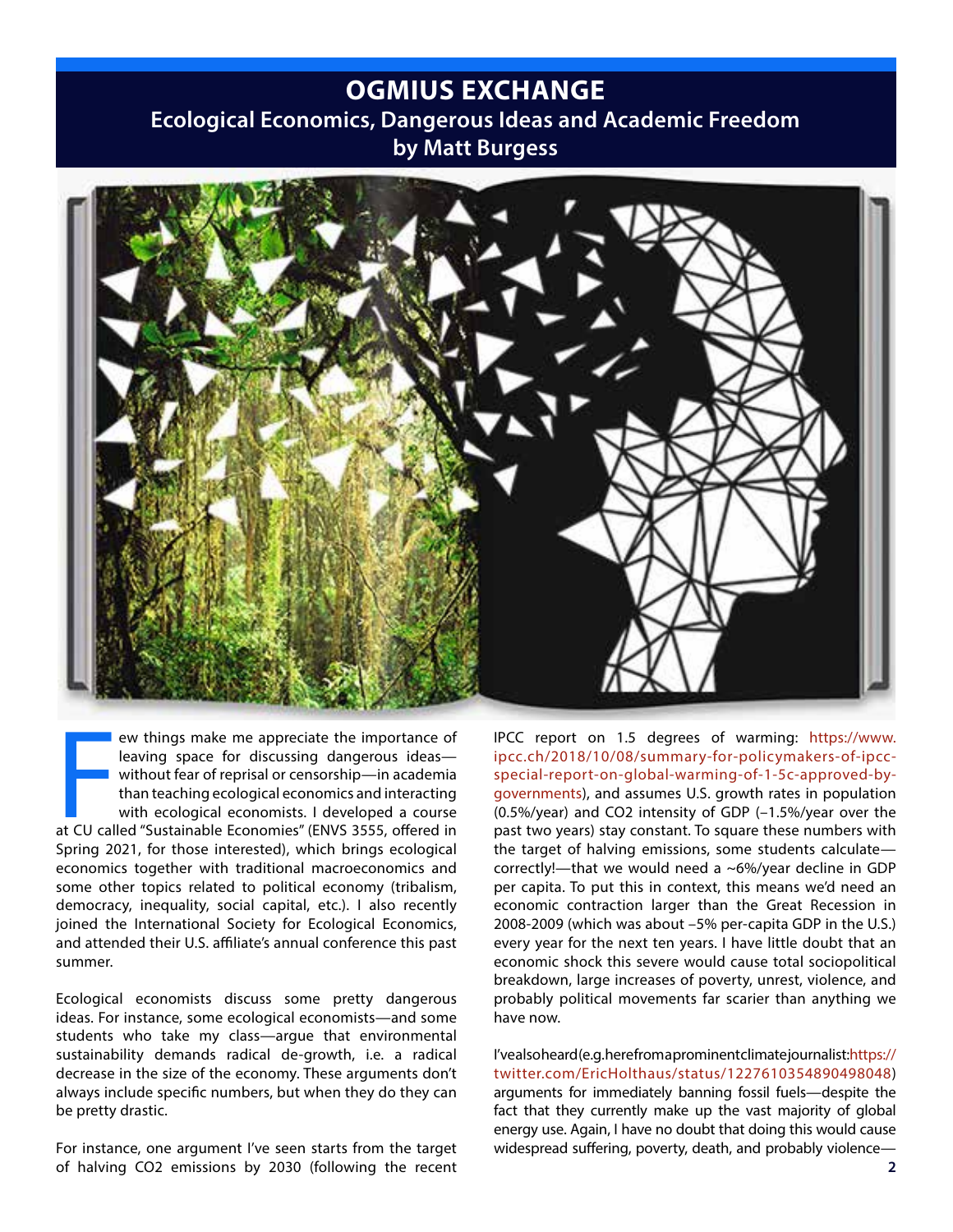## **OGMIUS EXCHANGE Ecological Economics, Dangerous Ideas and Academic Freedom**

likely most acutely felt by the poor and marginalized.

Whether they're right or wrong, these are very dangerous ideas!

But, I'm glad my students—and my colleagues—are willing to put these ideas forward. These ideas nicely tee up discussions of the sociopolitical implications of radical de-growth, which students might not otherwise discuss. Through rigorous, open, and unencumbered debate, my students, and our profession, will get to grapple with these concerns about radical de-growth or immediate de-carbonization, and weigh them against other very legitimate concerns about the consequences of not meeting climate targets, menus of other options, etc. As a result, we will all become better, more thoughtful, more precise scientists, climate advocates, policy makers, voters, and whatever else we may do in our lives and careers.

What would happen if we instead censored or reprimanded students, journalists, and scholars who put forward these ideas and opinions? Would they change their minds? Would students, parents, and politicians sympathetic to these views trust academics as arbiters of truth and public education? Would we be able to grapple with the important but unsettling tradeoffs that their views might raise (e.g. is it possible to cut emissions in half by 2030 without major degrowth? If so, how? If not, what should we do?)? Would the quality of education and scholarship improve? To my mind, the answer to all of these questions is clearly 'no', which is why I would never advocate for such censorship, nor would any of my colleagues, I suspect.

Nonetheless, I think this is a useful analogy for understanding why academic censorship—of even dangerous ideas—does more harm than good. It's also useful for understanding why many conservatives have recently become skeptical of the value of higher education, as ideological concentration among faculty, and the censorship and chilling of conservative speech, have become more acute on many campuses (e.g., see here: https://heterodoxacademy.org/why-should-wecare-about-ideological-diversity-in-the-academy-thedefinitive-response). I suspect that many leftists would have the same jaded views of academia as many conservatives currently do if folks were harassed or hounded out of their jobs, administrative duties, teaching assignments, speaking engagements, etc., for expressing views in favor of radical de-growth or immediate fossil-fuel bans—ideas that are, objectively, far more dangerous than most of the conservative ideas that have invited censorship on campuses recently.

Of course, even if we decide that some ideas are worth censoring, it usually doesn't work, especially for political speech. Firing and de-platforming people for their ideas tends to give them and their ideas a bigger platform as

martyrs, and tends to make their adherents angrier and more radical, rather than more willing to listen to countervailing facts or points of view. In other words, an academy with very robust academic freedom norms/policies, and an ability to discuss even dangerous ideas, makes our discourses and institutions smarter and stronger, not weaker; and it makes our policies better and less dangerous, not more dangerous. And constructive, rigorous discourse across ideological and political difference pours water on the fires of our division. Censorship usually pours gasoline on these fires. Credit where it is due, by the way: the ecological economists I have met get this, and are very open to both criticism and vigorous debate.

This will be my last Prometheus column before CSTPR closes this summer, and one reason I wanted to devote it to this topic is in honor of our founding Director, Roger Pielke Jr. Reactions to some of Roger's work—from politicians, online pundits, and occasionally other scientists—have sometimes tested the guardrails of academic freedom—tests we at CU have passed at the institutional level. I have found Roger to be a smart and insightful voice, including in instances when I disagreed with him (e.g., we disagree on the implications of Robert Gordon's work on economic growth, but we have since collaborated on a paper on a related topic: https://osf. io/preprints/socarxiv/ahsxw). His book, The Honest Broker, provides helpful guidance for scientists on how to inform and interact with contentious policy debates.

Our CU Regent policies on academic freedom and free speech are now some of the best in the country, in my estimation. If we maintain this, it will only improve our reputation—as it has at the University of Chicago. It will also improve our ability to build a harmonious, inclusive, and diverse campus, as I argued previously in response to Academic Futures (https://www. colorado.edu/academicfutures/sites/default/files/attachedfiles/burgess\_pasnau.pdf). I hope that our campus leadership and community will continue to appreciate this as we move forward with our "yearlong focus on academic freedom". Schools that fail to uphold academic freedom tend to suffer in terms of reputation, enrollment, and also diversity—as has happened at Evergreen State College and the University of Missouri for instance, following high-profile rows on their campuses.

Thank you to all the staff, faculty, and leadership at CSTPR, who have made this a fun and intellectually stimulating place to work over the past two years.



Matthew Burgess matthew.g.burgess@colorado.edu *CU Boulder Assistant Professor in Environmental Studies*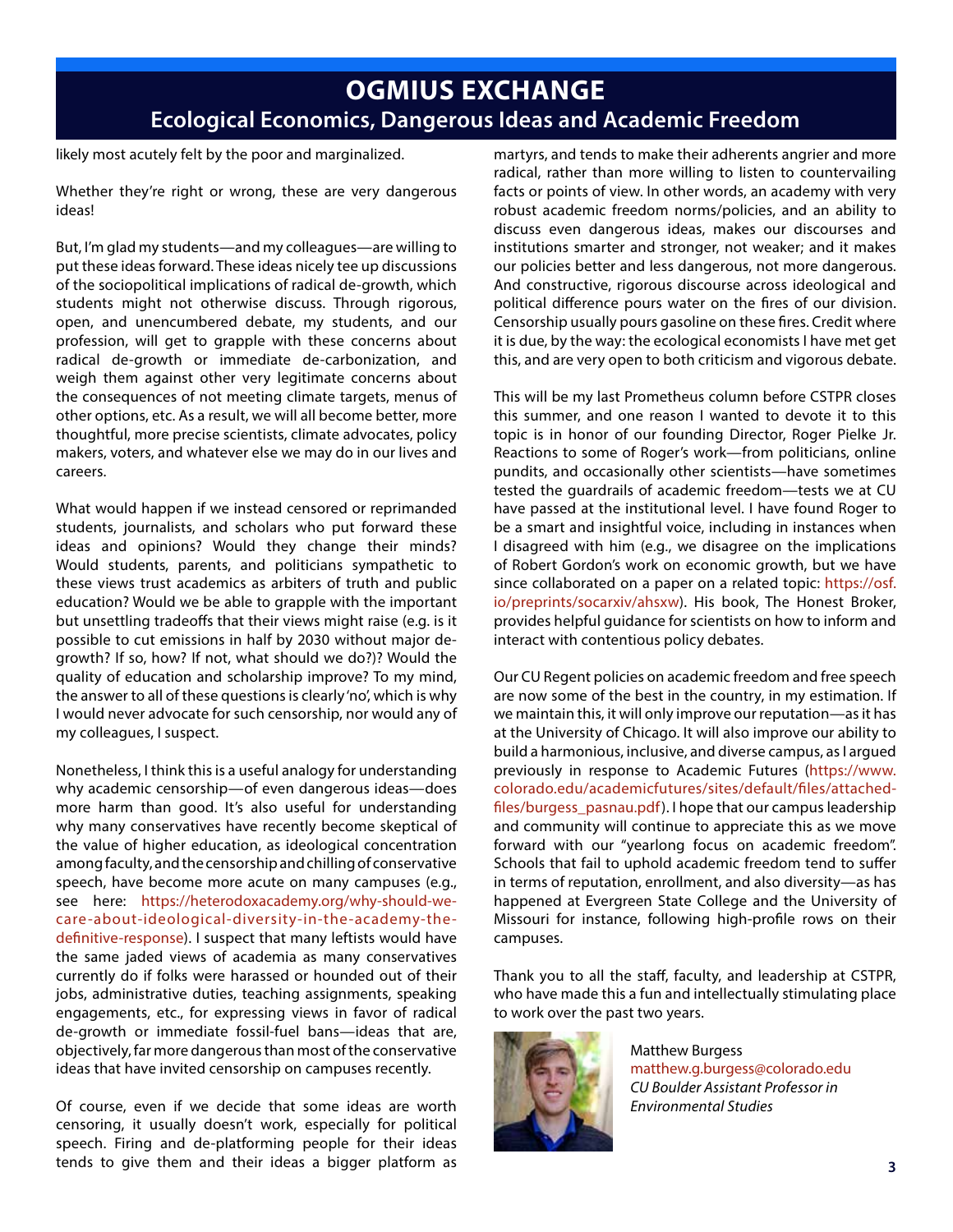### **OGMIUS EXCHANGE Crisis Response and the Standing of Expert Knowledge by Steve Vanderheiden**

s I write this, the University of Colorado is starting<br>
its first week of fully online teaching and learning<br>
as part of an effort to slow the spread of COVID-19.<br>
This and other social distancing efforts aim to<br>
"flatten its first week of fully online teaching and learning as part of an effort to slow the spread of COVID-19. This and other social distancing efforts aim to "flatten the curve" of new infections in order to and buy time for that system to build the capacity it needs to treat those likely to be made seriously ill by the virus. Italy and Spain are in lockdown, restaurants and other facilities across the country have been closed, and financial markets are in freefall as global commerce grinds to a halt. We are now living in one of those times that more attentive societies anticipate and for which successful societies prepare.

Thus far, our social response might charitably be described as mixed. Many states and localities have been proactive in efforts to contain the virus and respond to the needs of those least able to withstand weeks of school closures and mandatory social distancing. The Boulder Valley YMCA is providing emergency day care for the children of first responders, medical personnel, and parents that live paycheck-to-paycheck and cannot afford to take leave from work, and BVSD is providing food for families whose children can no longer access it through school cafeterias. With minimal resources from or coordination by the federal government, states have ramped up their own pandemic response capacities in an effort to fill the huge void left by an inept and broken government In Washington DC.

My aim here is not to detail the full scope and scale of the federal government's failure to adequately respond to the pandemic, but as a professional political scientist neither can I refrain from making a few critical observations about it. Testing capacity remains abysmally low, the result of well-documented problems that will offer a cautionary tale about the perils of poor political judgment and politicized interference in science policy. The President's response has been so inept and counterproductive that it has shaken even his most ardent supporters, along with financial markets, which no previous crisis could manage. Throughout his public appearances, he has appeared to be pathologically unable to avoid spreading misinformation about the virus or to take any kind of responsibility for his administration's failure to prepare (or dismantling of pandemic preparations put in place before his presidency) for this crisis. The absence of even basic administrative competence throughout the executive branch has been on full display, with the need for expert knowledge and guidance made painfully evident.

The postmortem of American social and political analysis that inquires into what led to our being so catastrophically unprepared before the outbreak, as well as during its first two months, will be critical to our identifying failures, and should serve to point the way to being better prepared for such crises



*A nurse wears protective gear at a drive-thru coronavirus testing site in Seattle on March 17, 2020. Photo: Brian Snyder, Reuters.*

in the future. Crises like this one expose our vulnerabilities as a society, giving us the opportunity to learn from and correct our failures. Some of this analysis has already begun, with early diagnoses focusing upon the President's personal pathologies and those associated with his governing style.

Certainly, these tell an important part of the story. A chief executive that relies upon ideological litmus tests and demands for personal loyalty rather than administrative competence as criteria for key appointments would predictably result in an executive branch that is less effective in advancing its routine mission, with very low capacity to respond to a genuine crisis. One that subscribes to and occasionally perpetuates fringe conspiracy theories but attacks the mainstream media and dismisses mainstream science as unreliable sources of information is unlikely to be circumspect enough to identity his own errors, much less take steps to correct them. Indeed, a President that has literally and metaphorically sought to wall off the country from the world and in so doing exclude and malign those blamed for its problems is unlikely to be prepared for a virus that disembarks at airports and resists the discursive weapons that he maintains in his arsenal. However, focusing on Trump's shortcomings as a leader or the missteps of his administration can obscure a more pervasive malaise that predates his presidency but may also have contributed to the paucity of competent federal government responses to the current pandemic: the diminished standing of expert knowledge in politics.

While this President surely regards any other source of knowledge or information as a threat to his authority, the marginalization of some of those sources has been ongoing for decades. Observers have long decried the declining influence of expertise of various kinds in government actions, institutions, and policies. Indeed, I've previously written in this forum about the silencing of experts in critical policy areas and CU's Center for Science and Technology Policy Research has long served as an advocate for effective translation of science into policyrelevant assessment and guidance. To fully understand why the federal government's pandemic response failed so badly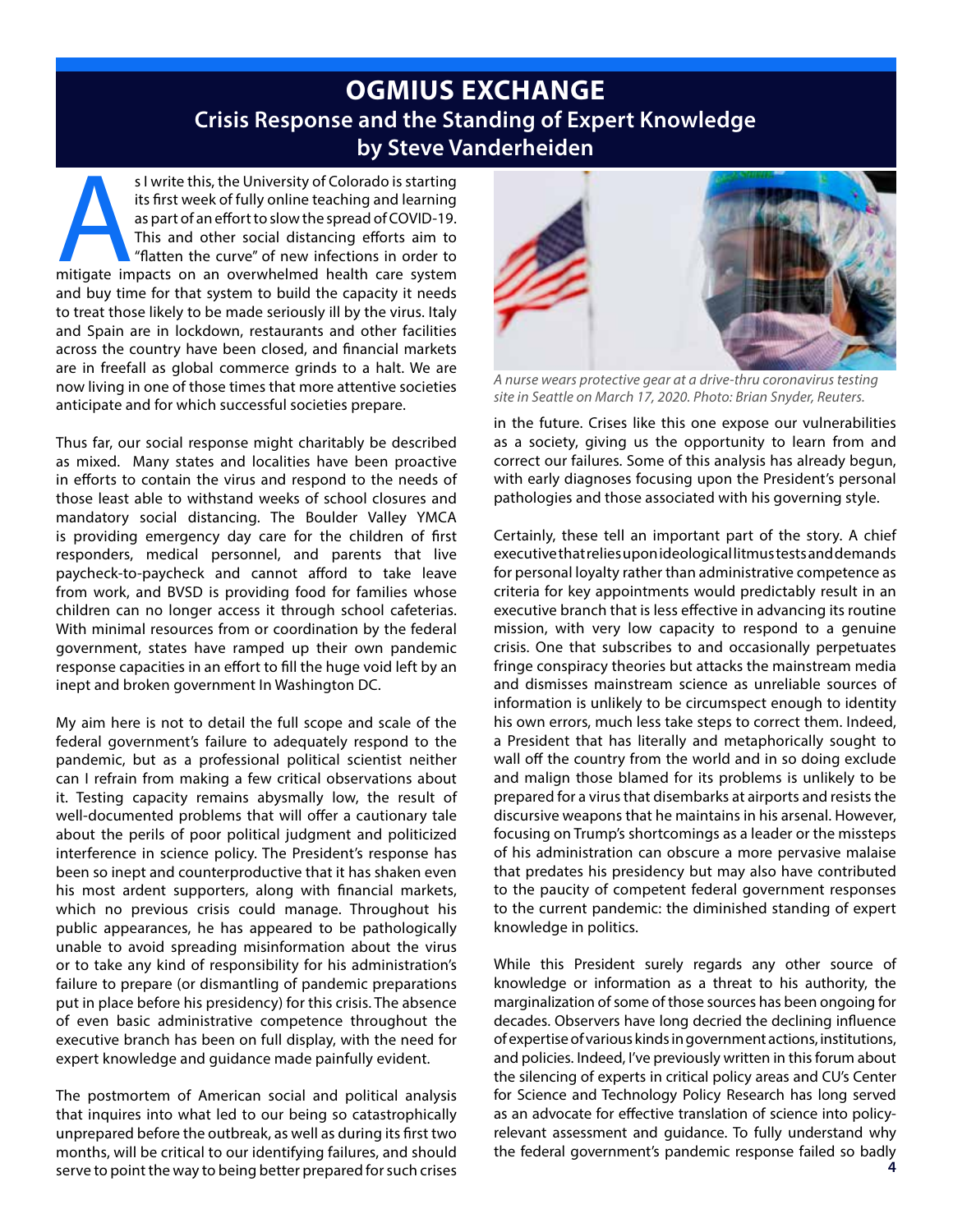# **OGMIUS EXCHANGE Crisis Response and the Standing of Expert Knowledge**

despite the prodding of recent H1N1 and Ebola outbreaks, we must look to the ways in which expert knowledge has been valued or devalued, how this has affected its standing and influence in policy formation (including emergency preparedness) and how these in turn might help to account for some of the failures and deficits noted above.

A reasonable starting point might involve examination of federal support for scientific research, hypothesizing that this should correlate with the standing of expertise in politics and society. But if the standing of expertise in policy-making has been in a decades-long decline—perhaps punctuated by occasional reversals based on party control of government in Washington but nonetheless on a marked long-term decline from its post-Sputnik peak —this trend would not appear to correspond with trends in science agency research grant budgets. Three years into an administration that has in most ways been overtly hostile to science, and thanks to effective science advocacy within and beyond the U.S. Congress, research funding budgets at the National Science Foundation, National Institutes of Health, and the Department of Energy's Office of Science will all see healthy increases in 2020, despite several months of deadlock (Mervis and Malakof, 2019). We're continuing to support scientific research, but making less use of it and in some cases seeking to distance ourselves as a society from some of what we learn from it. Why is this?

Looking deeper, perhaps the declining standing of expert knowledge in policy is a product not of how much overall research is funded, but what kinds of research get funded. Perhaps the declining standing of expertise in state policy formation is a function of declining state support for the kinds of knowledge creation that might in a more evidencebased political system provide a counterweight to the whims of policymakers that also set science research funding budgets. Here, we might postulate that less policy-relevant science would flourish as the standing of expertise in policy declines, whether to contain any epistemic authority that it creates within a domain where its influence on policy is rare and ineffective or to punish those researchers whose work appears to be too policy-relevant for policymakers to control or dismiss. Perhaps the epistemic authority of expert knowledge poses a potential threat to the political authority of policymakers when the two meet in a single domain, as when the research informs the design or evaluation of policy or institutions, but not otherwise. Here, a recent study about how climate research funds have been allocated across different fields of knowledge production is enlightening.

Analyzing data from 4.3 million research grants for climate research from 333 donors between 1950 and 2021, Overland and Sovacool found that only 0.12 percent of the \$1.3 trillion spent to support climate went toward social science research on climate mitigation, which is perhaps the most urgent and policy-relevant problem related to climate change. Overall,

the natural and technical sciences received nearly eight times the support as the social sciences over the past three decades, despite "one of the most urgent unsolved puzzles" being fundamentally social scientific in nature – i.e. "how to get people to act on what they know, that is to say, how to alter society to mitigate climate change (Overland and Benjamin K. Sovacool, 2020)." Whether funds for research into climate policy and governance have been restricted in order to minimize the standing of experts that might challenge the authority of policymakers that are disinclined to take action on climate change, or because that decline in standing resulted from being starved of research funding, the gap between government funding of knowledge that can readily be translated into policy guidance and that which cannot is striking, and consistent with funding agencies seeking to avoid the wrath of politicians.

Such wrath and its impacts upon research funding—and with it, entire areas of research—has been seen before. In 2013, longtime critic of the NSF political science program Tom Coburn (R-OK) attached an amendment to funding legislation to ban any use of research funds unless the program director could certify in writing that the project would be "promoting national security or the economic interests of the United States," effectively killing the \$10 million political science program. Among the ideological reasons for the program's elimination was that it had supported social science research into climate impacts and mitigation, angering some legislators that viewed such research as posing an obstacle to their attempts to avoid taking action to control greenhouse emissions. Arizona Senator Jeff Flake, who had authored a bill to defund the program the previous year, specifically cited the program's grant of "\$700,000 to develop a new model for international climate change analysis" in his rationale (Noah, 2013). Science can be more or less threatening to incumbent politicians, with more policy-relevant research posing a greater potential threat than does research that has no specific implications for policy. Research that is "safe" from threats like those made against the political science program may well be more attractive from a funding agency management perspective, but it may also contribute toward the declining status of the enterprise of science insofar it fails to engage contemporary public problems. Its marginalization from state decision-making during times of emergency may be the most visible consequence, but the sidelining and silencing of experts and suppression of expert knowledge has been ongoing for decades.

A similar dynamic can be seen in the status of various fields of knowledge creation (a term that I prefer for reasons to be explained forthwith) within the University. Those of us that recall taking philosophy of science as part of our social science methods training may cringe when asked whether our research should be categorized as "science," recalling bitter debates between positivists and their critics but also recognizing what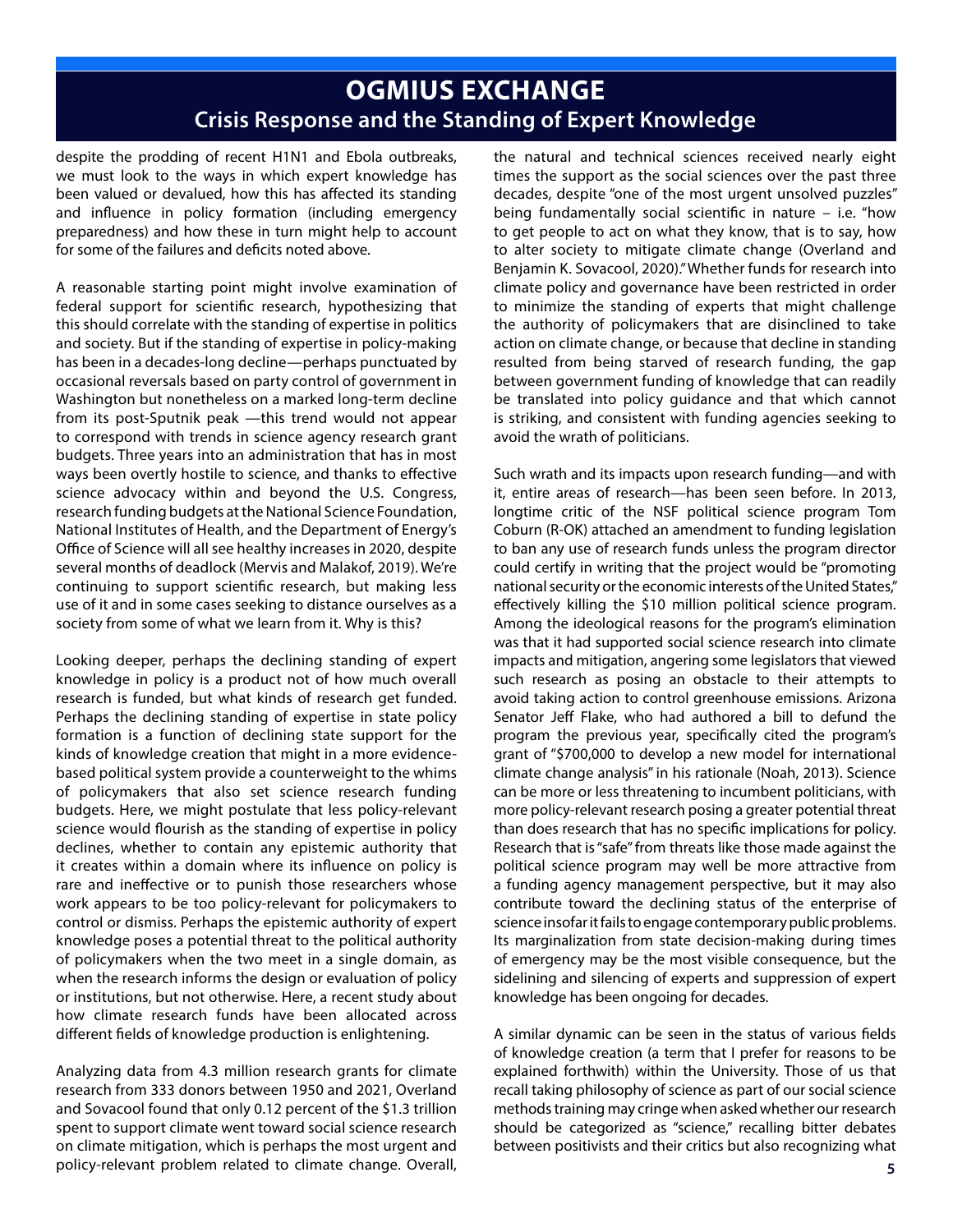## **OGMIUS EXCHANGE Crisis Response and the Standing of Expert Knowledge**

is often at stake in the question for our professional lives. In the academy, it pays to at least emulate the natural sciences, with a hierarchy of faculty salaries and research funding availability within and among social science departments often tracking the extent to which one's research program embraces methodologies shared with the natural sciences, like the quantitative analysis of large data sets. Scholars utilizing critical and normative methodologies to study the same subjects tend as a result to find themselves low in this hierarchy, near their colleagues in the humanities that share their distance from science as conventionally defined but nonetheless engage in knowledge-creation. Not all "science" is policy-relevant or socially useful in an instrumental sense (nor should it be), and some knowledge that serves to better equip society to understand and address its problems occurs outside of STEM fields. We all stand in solidarity against proposals to cut research funding as an attack on knowledge-creation and the social value of University research, but we don't all benefit when those attacks are repelled.

If a society's values can be gleaned from what forms of knowledge-creation it decides or declines to support, we might infer that the contemporary United States continues to value many forms of knowledge of the natural and physical world (if perhaps less than knowledge with more commercial potential), cares relatively less to know how the social and political worlds work or fail to do so, and cares still less for the humanistic disciplines that eschew the scientific method altogether. As for questions of equity or justice, or generally the sort of critical inquiry that is designed to highlight our failings so that we might correct them, the almost complete absence of government research funding support for such research suggests that we value these very little. Apart from intellectual prejudices about whether these count as knowledge at all, their persistent questioning and criticism are often viewed as a nuisance to those making research funding decisions at the legislative level. Indeed, the NSF political science program was viewed as a nuisance and accordingly cut, despite providing little or no support to scholars engaging in critical or normative research. Society might value knowledge about the wider world but does not value (or even actively disvalues) knowledge about itself and its shortcomings.

The University's values might be inferred in a similar way. The relative standing of its various knowledge areas can be discerned by their budget lines and this hierarchy has driven and is further entrenched with the reorganization of the College of Arts and Sciences into separate and more autonomous colleges of science, social science, and arts and humanities. The recent decision to shutter CSTPR likewise reveals the relative standing of the social and natural sciences on campus, which is itself a product of how knowledgecreation is valued and funded by the state and society. While the University has only a limited capacity to assert the value of knowledge creation areas that have not been valued by funding agencies, it has largely accepted and reinforced this hierarchy rather than challenging or flattening it.

As we watch with dismay at how damaging the intentional marginalization of expert knowledge has been in the nation's initial response to COVID-19, we might consider how best to restore the standing of those with the knowledge and expertise to help. We might start with the University, where much of our knowledge and expertise originates, and look for sources of obstruction or diminution. As we continue to follow current events with the realization that some of the errors that have already been committed or are committed in the future could have been avoided if relevant fields of knowledge-creation been properly valued and their contributions constructively utilized, we might wonder how to better appreciate their value, even if as a kind of nuisance. We must of course remain cognizant of elevating the standing and influence of such experts beyond what prudence or democratic norms allow, but this lies within the intellectual wheelhouse of areas of expertise that have been chronically undervalued and so gives us more reason to be inclusive of critical and normative methodologies in the process.

In looking back to diagnose what failed and what worked in our response to this crisis so that we can more intelligently look ahead to the next one, we might recall the story of Socrates in Plato's Apology. Put on trial for corrupting the youth of Athens, Socrates was unafraid to speak truth to power, casting his role in that society as that of a "gadfly" whose critical role was to irritate others out of complacency. As he declares at the end of his trial, "you may feel irritated at being suddenly awakened when you are caught napping" and so be inclined to eliminate the nuisance that disturbs your slumber, but the expert that provides evidence-based crisis preparation or response guidance as well as the researcher that inquires into how to improve our political institutions should be appreciated for the discomfort that they occasionally cause given their value to society in performing this critical function, and be supported as such. (Those familiar with the story know that Socrates made this very argument at his trial, angering his listeners and resulting in his being sentenced to death, but we'll leave that part aside here.) Among the more important reasons for public support of knowledge-creation is this ability for society to engage in self-criticism—or to paraphrase Socrates, the unexamined society is not worth having—which is a prerequisite to self-correction and thus an imperative that is particularly urgent given our failings in the present crisis and our need to learn from them.



Steve Vanderheiden steven.vanderheiden@colorado.edu *CU Boulder Associate Professor of Political Science and Environmental Studies*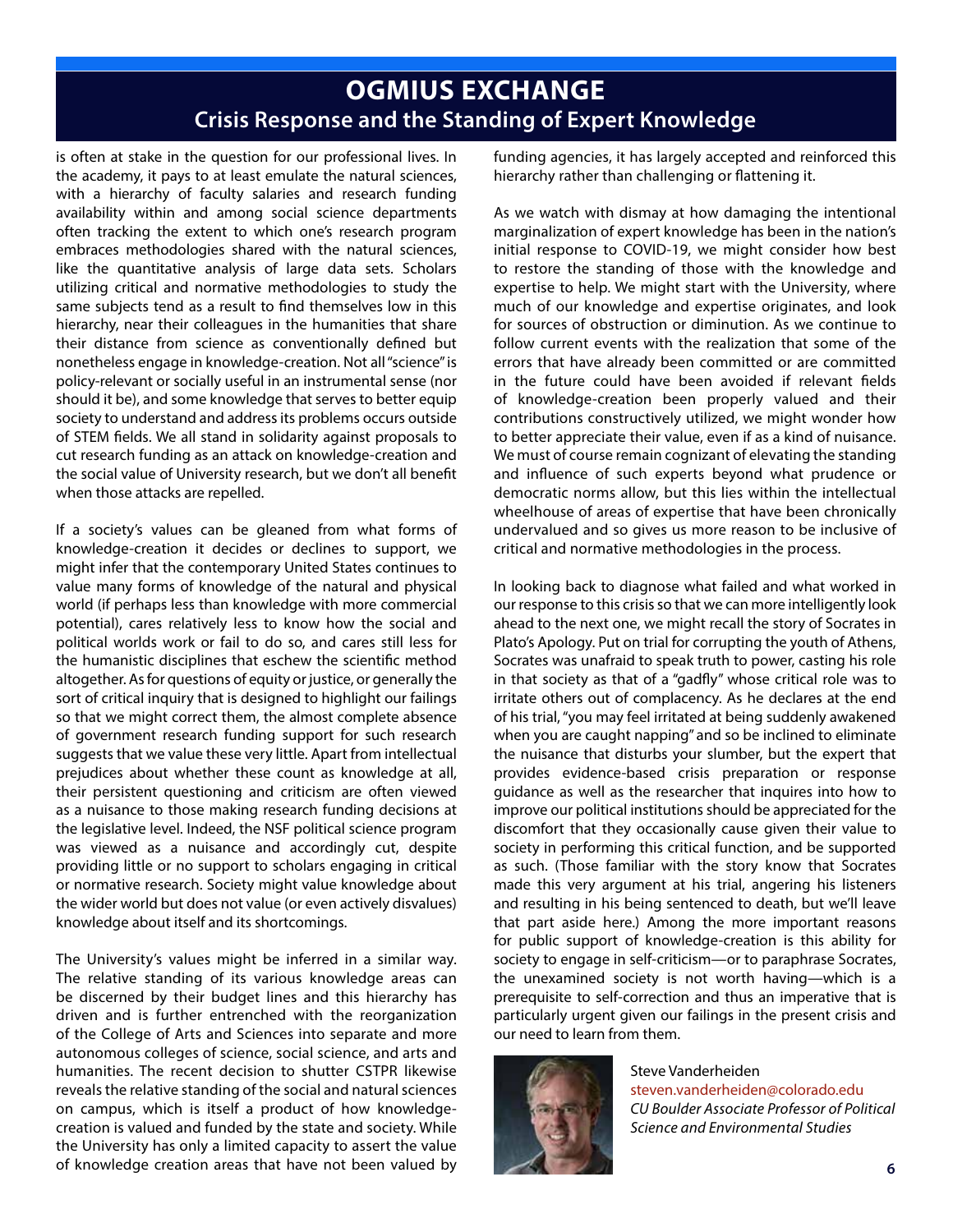### **FACULTY AFFILIATE FORUM Making Learning by Governments More Common – What Disaster Research Tells Us About the U.S. COVID-19 Case by Deserai Crow**

e study learning by governments that is catalyzed by disasters.<br>Learning involves reflecting on the root causes of problems, examination of past governments that is catalyzed by disasters. Learning involves reflecting on the root policies and failures, rethinking goals and objectives, and changing policies moving forward. This disaster-induced learning can help governments improve their preparedness to future disasters or can make them more resilient when another one happens in the future. Right now, we are all living through a public health disaster that US government agencies were warned about months ago. Perhaps more importantly, they were warned about such a disaster years ago and had opportunities to learn from H1N1, Ebola, and SARS over the past 16 years.

In some ways, we have learned. Colorado, like other states, trains for pandemics like COVID-19. Nationally, we spend time, resources, and

attention providing resources to state and local governments to help them prepare and plan for disasters like COVID-19 so that we can respond when a crisis comes.

In other ways, we've failed to learn. We have witnessed budget cuts to public health agencies and disease spread monitoring, waning of high-level federal policy attention to threats posed by pandemics (such as the elimination of the National Security Council's pandemic team), and the inability of the Strategic National Stockpile to meet national needs during the COVID-19 pandemic.

So why have we failed to learn and act on some essential lessons, especially when so many lives are at risk? There are undoubtedly countless ways of answering this question. Our research helps shed some light on this. Among other cases, we studied the 2013 floods in Colorado, which caused billions of dollars in damage to Colorado communities, homes and businesses, and regional infrastructure. Based on our research, we argue that several factors make government learning and post-disaster policy action more likely.

First, resources available to a government after a disaster are critical to processes and outcomes of disaster recovery. These resources may include financial sources the government previously had through taxes and normal budgeting processes. They may also include external resources from



*The Colorado Department of Public Health and Environment runs a drive-up testing center for COVID-19 at the state lab on in Denver, Colorado. Photo: RJ Sangosti, The Denver Post.*

other levels of government or other sources. Low capacity governments or those that face significant disaster damage may be more reliant on external resources for successful disaster recovery and their processes may be dictated by higher governmental authorities.

As the COVID-19 pandemic shows, resources are critical to government action. In the case of pandemics, essential resources include testing, medical supplies, protective equipment for front-line workers, and contact tracing for infected patients (among others). These are bolstered by government willingness and ability to issue stay-at-home orders or other social distancing rules to suppress the spread of the virus. If we don't know the source, spread, and effects of the virus, we cannot adequately deploy resources or respond with policies. All of these require coordinated funding, technical expertise, and administrative capacity.

Second, intergovernmental dynamics and relationships across local, state and federal governmental authorities are important to consider and can either hamper or assist localand state- governments in making needed changes in the wake of a disaster. These relationships can determine how well governments can leverage resources and networks from outside their own jurisdiction or agency to respond to disasters and plan for future ones.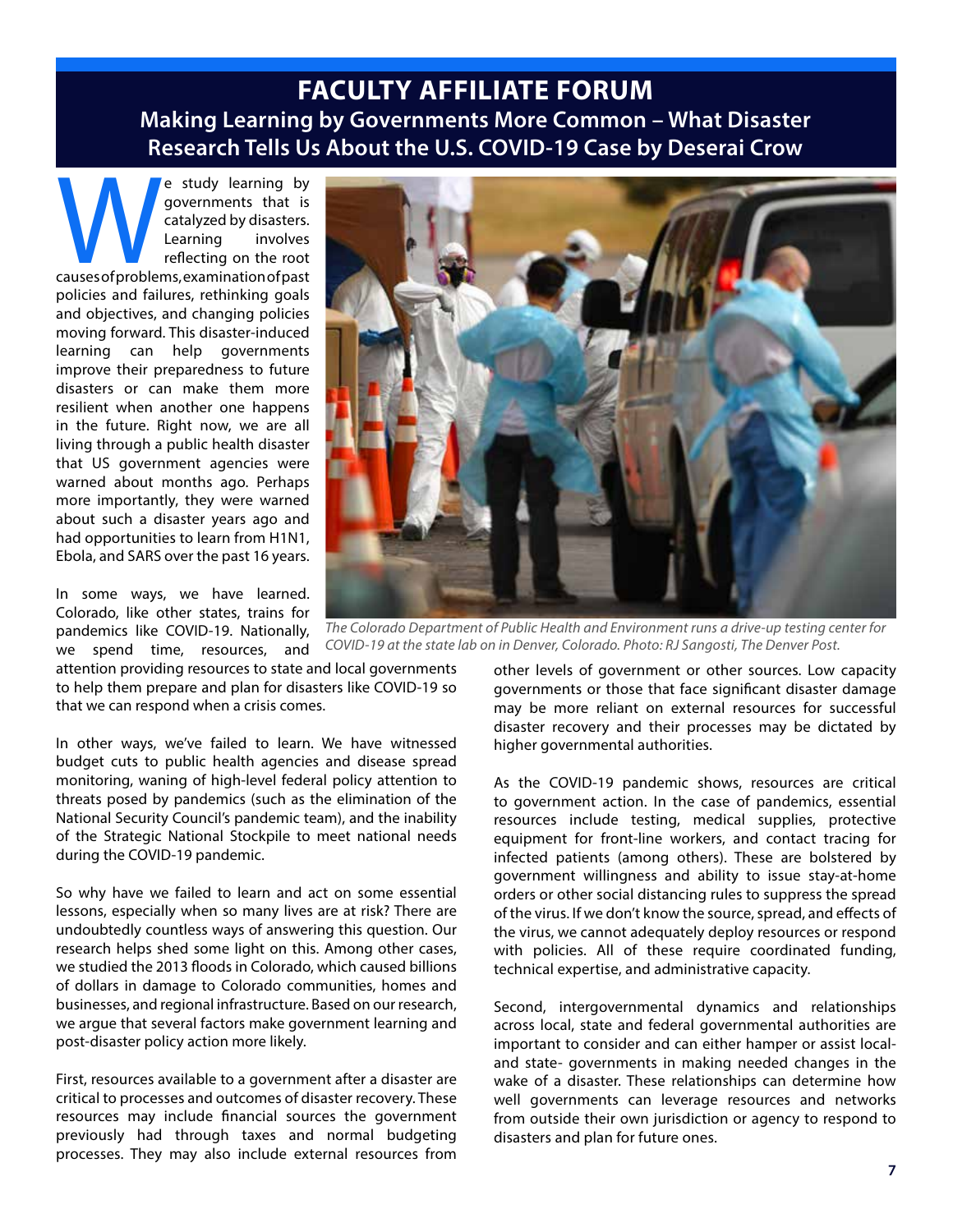### **FACULTY AFFILIATE FORUM Making Learning by Governments More Common – What Disaster Research Tells Us About the U.S. COVID-19 Case**

COVID-19 illustrates this acutely. Due to ongoing feuds between the federal government and states, everything from ventilator access to isolation orders has become divisive. These relationships are critical during any disaster, but particularly one of this magnitude. As a result of these feuds, states that are the most impacted by COVID-19 are going at it almost alone, or in tandem with other state partners. This is possible only for the most well-resourced states like New York and California, but is a huge burden to them as well. States with fewer resources, such as Michigan and Louisiana, will likely not fare as well. Negative intergovernmental relationships hamper response and recovery at all levels of government, from municipalities to the entire nation.

Finally, internal community characteristics can influence the devastation that a disaster causes as well as disaster recovery outcomes. These include the size and demographic composition of a community, along with cleavages that exist within the community. Disasters frequently affect communities and individuals differentially, often overburdening low income and communities of color most severely. Similar to the devastating floods in Colorado and elsewhere, families and individuals with limited access to resources, marginalized communities (such as undocumented workers), and those who have less autonomy in where they work are being most severely impacted by the pandemic.

The degree of trust that individuals place in one another, their governments, and the information they receive about disasters is critical. These factors can influence whether they believe a risk is worth focusing on, whether they believe it's real, and whether they think they have a role to play in helping solve the problems.

Trust is key here. People must trust one another to do the right thing and help a collective effort during a pandemic. They must trust their government to do the right thing to respond to the pandemic and protect lives. They must also trust the information provided by their government in order to make good decisions about how to mitigate their own risks and how to contribute to collective risk-mitigation. However, when people don't trust, there is a breakdown in action and effective responses.

All of these factors combine to influence the learning we observe within disaster-affected governments. Learning is key to making the change needed to ensure that we can prevent – or are at least prepared for – a disaster like COVID-19 and the economic collapse that we are witnessing. *The Atlantic* (https://www.theatlantic.com/health/archive/2020/03/howwill-coronavirus-end/608719) explored the possible paths for COVID-19 and the role that governments have in putting us on certain paths. The learning we discuss here is key to the

various pathways we might observe in the coming months. While the US is behind-the-curve in pandemic crisis learning, more nimble governments like states are working hard to adapt and learn in real-time. We can hope that in the coming days and weeks they can make up for lost time – by leveraging creative resources, developing and improving relationships, and by working to cultivate trust (with residents as well as other governments) and account for differential COVID-19 impacts across demographic groups – and put us on a more positive COVID-19 pathway.

Visit the research team's website for a full report and publications: Visit the research team's website at http://www. learningfromdisasters.org.

Drs. Crow and Albright's book Community Disaster Recovery: Moving from Vulnerability to Resilience is due out next year with Cambridge University Press. Their flood recovery research was funded by the National Science Foundation..x



Our research team works to understand how communities, people, and government<br>from disasters. We study disasters such as extreme flooding and wildfires to assess he<br>society, can reduce our vulnerability to the risks we fac See the magnitude and learning among and from residents, and make decisions with<br>goals in mind. The lessons from our research can be applied in government setti<br>state, and national levels, but also by individuals who face



### Deserai Crow

deserai.crow@ucdenver.edu *CSTPR Faculty Affiliate Associate Professor, School of Public Affairs, University of Colorado Denver*



Elizabeth Albright elizabeth.albright@duke.edu *Assistant Professor of the Practice, Nicholas School of the Environment, Duke University*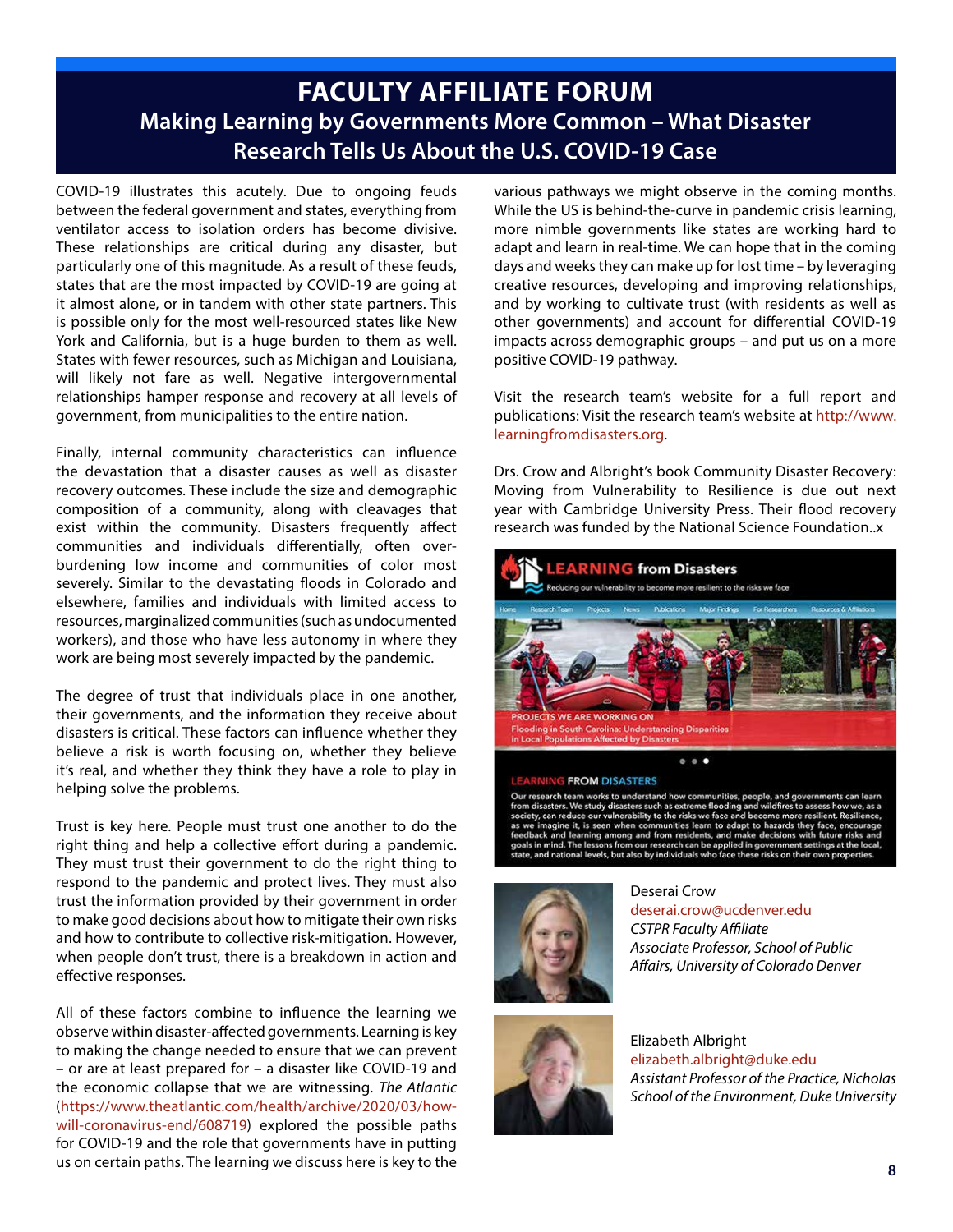### **FACULTY AFFILIATE FORUM Steal This Joke: Uplifting Climate Comedy Celebrates Earth Day 2020 by Beth Osnes**

ctually, you can't steal these jokes on climate<br>
change because we're giving them to you for free. In<br>
fact, we're going out of our way to encourage you to<br>
give climate comedy a try. If anything in this article<br>
tickles y change because we're giving them to you for free. In fact, we're going out of our way to encourage you to give climate comedy a try. If anything in this article tickles your funny bone, it's yours. Go ahead, try it comedian and author Paul Tompkins bemoans the reality of joke plagiarism within the field of stand-up comedy, we embrace it as a channel for disseminating creative climate communication. With my comedy collaborator, Max Boykoff at the University of Colorado, we've led our students in performing live climate comedy, we've run international climate comedy video contests, and have even published academic articles about the surprising benefits of utilizing comedy to communicate climate — all through *Inside the Greenhouse*, an initiative at the University of Colorado for creative climate communication.

As a comedian, I find that research is the most creative force on Earth. That is why we partner with *Project Drawdown* (https:// drawdown.org) which has researched a list of the top climate solutions. This list is a veritable snack platter of comic material. According to Drawdown's 2020 revised ranking of solutions, family planning is part of the third most impactful solution for reversing global warming — above solar. Who knew? This knowledge can help us invest our finances, guide policies, and provide funny rhymes. *Love the glove. Give the pill a free refill. Put your buck on the interrupted f —* …well, you get the idea.

When environmentalist Paul Hawkens, who is the originator and former director of Project Drawdown, learned in 2017 that refrigerant management was the top solutions he pronounced it a PR nightmare. It could likewise be thought of as a comedian's nightmare. What's funny about refrigerants? Yet even in the chill of this subject, there is comedy to be found.

A 1950s refrigerator walks into a bar, sees a good-looking refrigerator and asks, "Are you Freon Friday night?" Since this joke relies on chemical knowledge of how Freon factors into the process of refrigeration, this may be a lesson in "know thy audience." This joke would fall flat on a less informed crowd, but at our performance at the 2019 Drawdown conference in New York, this in-joke got a hearty laugh.

When looking for comedic material beyond climate solutions, remember that nothing is more worthy or ripe for ridicule than us environmentalists. The only risk is that we can be seen as too easy a target. But regardless, we will gladly paint red concentric circles over our bleeding hearts. How do you get an environmentalist to change a lightbulb? Tell them its incandescent. What do you get when you cross F.D.R. with a liberal in the pickle aisle? The Green New Deal.

In giving these jokes away for free, we hope to unleash a rogue agent in an otherwise commodified world. Jokes,



*Beth Osnes reads aloud to our nation's capitol from one of her favorite books.*

freely shared, can liberate us through that strange involuntary opening of the mouth and the mind known as laughter. In that moment, rigidity is relaxed, the single perspective is questioned, hypocrisy is exposed, and delight is released.

Get a jumpstart on your inspiration for creating climate comedy by watching *Stand Up for Climate*, a celebration for the 50th anniversary of Earth Day, released on April 22, 2020 (https:// insidethegreenhouse. org/media/2020 stand-climate-changecomedy-show). This "best of" show features



brief climate comedy videos from our five years of hosting this event along with this year's international climate comedy video contest winners. Max Boykoff and Beth Osnes co-hosted, and Philadelphia comedian Chuck Nice was a featured guest. This online offering is an example of something we call, 'good natured' comedy,' which our research shows helps process negative emotions, feeds hope, and sustains climate action. Reversing global warming is a mighty challenge to our survival that requires a steep incline in new behaviors. But like any huge mountain, there's only one way to get over it. Climate!



Beth Osnes, beth.osnes@colorado.edu *CSTPR Faculty Affiliate CU Boulder Associate Professor of Theatre Environmental Studies Associate*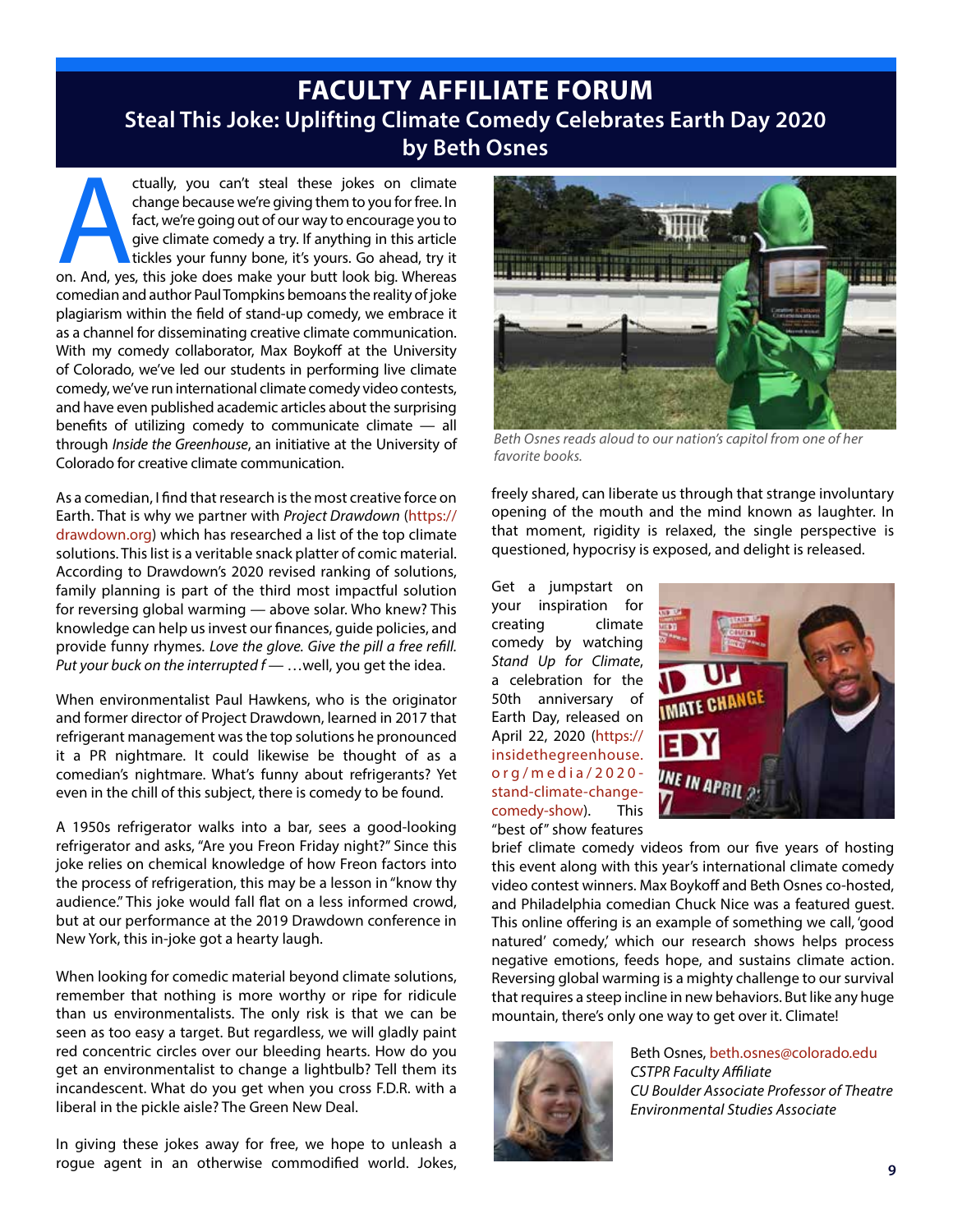### **FACULTY AFFILIATE FORUM Homeward Bound: Learning Leadership in and from Antarctica by Cassandra Brooks and Justine Shaw**

cy wind from the Antarctic continent stings our faces as we<br>crouch in the zodiacs straining to hear the crackling of the<br>ice. Water rises and falls around us as if it's breathing. Small<br>pieces of ice crackle while large be cy wind from the Antarctic continent stings our faces as we crouch in the zodiacs straining to hear the crackling of the ice. Water rises and falls around us as if it's breathing. Small pieces of ice crackle while large bergs heave and splash. Our heads turn as we hear the exhale of a minke whale, sighing all around us. Here we are – more than 100 women in STEMM (science, technology, engineering, math and medicine) who have gathered at the bottom of the Earth. Our goal, as part of the *Homeward Bound Project* (https://homewardboundprojects. com.au/about) is to change the current approach to leadership, all of us committed to leadership for global sustainability. The awe-inspiring environment of Antarctica – the last great wilderness left on the planet – has united, awakened and inspired us.

We celebrate that 60 years ago this week this commons was set aside for the sake of peace and science when the Antarctic Treaty was signed. Originally signed by 12 countries in 1959, the Antarctic Treaty now has 54 countries listed as parties, with 29 of them having a vote on how Antarctic is governed. But in today's world, the Treaty is strained and not equipped to manage for a changing climate. As we witness the ecosystem strain all around us due to the threat of climate change, this collective group of women will return home inspired and skilled to be able to lead the way for change.

Every woman on the ship has been awed by Antarctica: its beauty, fragility, scale and wildlife. Antarctica has been more than a backdrop to the Homeward Bound initiative; it is a critical component of the program. This icy continent shows them climate change first-hand as they see glaciers that have retreated and learn about shifting penguin populations. Antarctica, which regulates the Earth's climate and global ocean circulation, has taught them about the connectedness of the entire globe and their potential place in it. Experiencing the extremes of the Antarctic can and will inspire them to go home and lead in their STEMM fields towards a more sustainable future.

As the leaders of this year's on-board Antarctic science stream, we've been granted the opportunity to teach alongside Antarctica. As part of the program we've explored what it means in this day and age for a continent to be dedicated to peace and science. We've described how science feeds into decision making for Antarctic and Southern Ocean conservation. Science is the touchstone of Antarctic diplomacy: it's a key reason countries maintain a presence in Antarctica. National and tourist operators (those that are International Association for Antarctic Tour Operators members) abide by agreed procedures and protocols of the Antarctic Treaty System and Commission Conservation of Antarctic Marine Living Resources which are all informed by



science. We taught them about this amazing environment – including the flora and fauna that live here and about the current and future impacts of climate change.

Being scientists at the forefront of Antarctic conservation, it's been inspiring for us to also learn about the work of our Team HB4 members. For example, a trauma surgeon leading and mentoring young doctors, a scientist working around the world to mitigate dengue fever, an engineer responsible for Heathrow airport infrastructure, a conservation scientist working with Masaai farmers to conserve lions, and women working on sustainable agriculture, aquaculture and the ethics of genetic engineering. These women will disembark the ship, skilled in leadership, strategy, visibility and science, and deeply reflective about their place in the world and how they can collectively lead for the greater good.



*Dr. Justine Shaw with the Centre for Biodiversity & Conservation Science at the University of Queensland, Australia and Dr. Cassandra Brooks an Assistant Professor with Environmental Studies at the University of Colorado Boulder led the Science stream for the Homeward Bound Project, a global women's leadership initiative. This fourth Homeward Bound expedition included 111 women, from 33 countries, ages spanning 23-70 from a wide array of science fields.*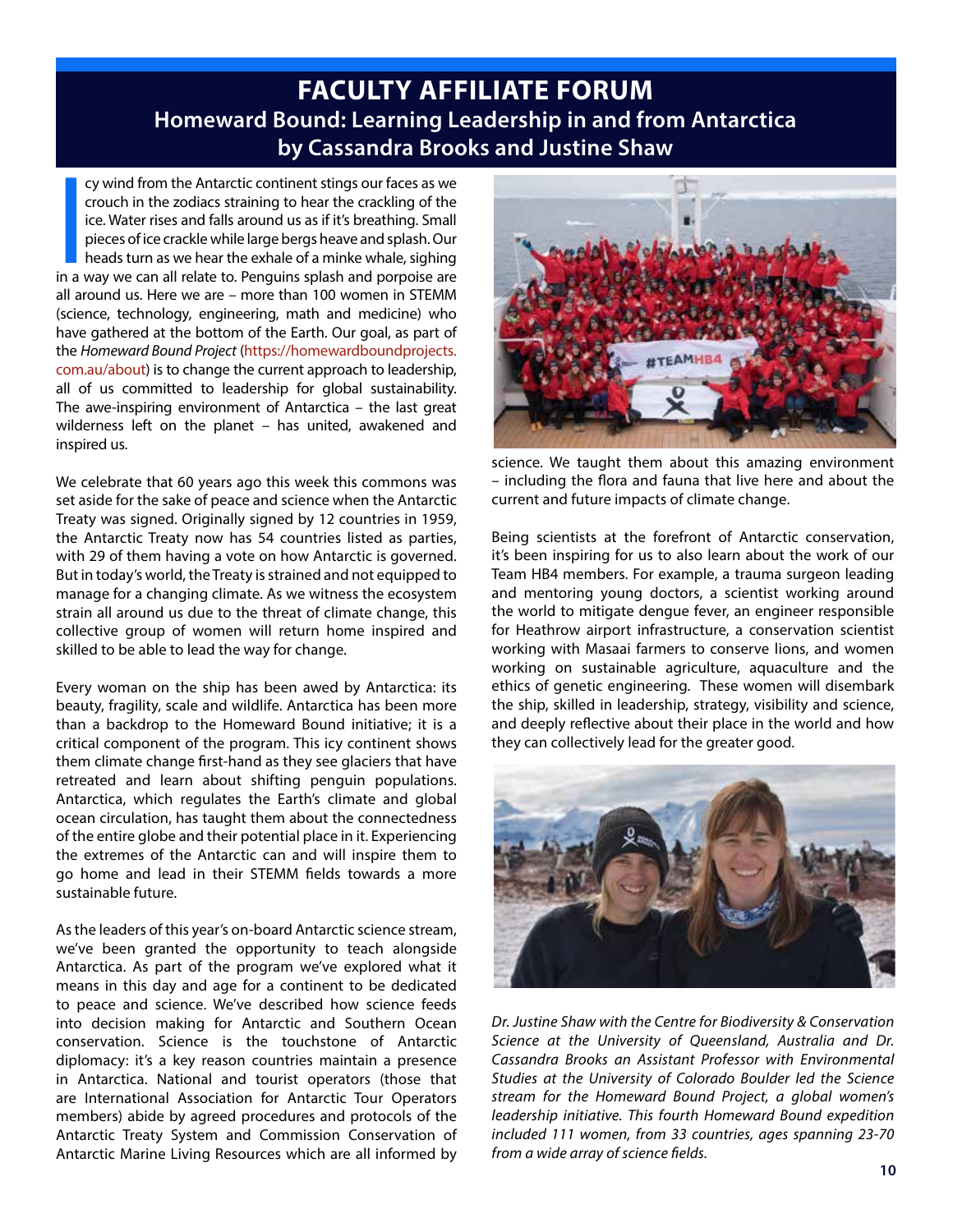### **FACULTY AFFILIATE FORUM Tomorrow: Sharing Stories of the COVID-19 Experience ... From Quarantine by Daniel Zietlow and Ryan Vachon**

was in a car traveling south on I-25 when I got a<br>message from my director. We had just finished<br>taking down the National Center for Atmospheric<br>Research (NCAR) Traveling Climate Exhibit which<br>had been on display at Colora was in a car traveling south on I-25 when I got a message from my director. We had just finished taking down the National Center for Atmospheric Research (NCAR) Traveling Climate Exhibit which had been on display at Colorado State University. to swing by the office and get anything I may need to work-from-home for an indefinite amount of time.

Arriving 30 minutes later, the office already felt bare and deserted. The overcast skies and look-like-rain atmosphere certainly added to the feeling. Only a couple of my co-workers were there. We hovered six feet apart from each other, making small talk and debating what we would need at home. I felt a buzz or strange energy. I played it safe and packed everything: iMac, camera gear, papers. Then I grabbed a bottle of

cleaning wipes (we had quite a few just sitting around the office) for good measure, made a weak joke about seeing everyone soon, and headed out. The dominoes fell a few days later. The COVID-19 pandemic, which had thus far been a distant threat, was finally spreading fast in our own backyard. Office closures, suspension of in-person education, restaurant shutdowns. It was one of those few moments in life when you just innately knew you are living through history—such a momentous event that our world, as we knew it, was going to change.

Quarantine has been a time warp. The measures put in place to slow the spread of COVID-19, and protect our health workers and most vulnerable populations, have made the hours move slow. Strangely, the days and weeks have moved fast. While quarantine can feel like a drag at times, we find it important to remember that many of us are the lucky ones. In our circle of friends and family, lots of us have not been deemed essential employees, required to continue showing up at work every day. We have a safe home in which to shelter-in-place, where access to clean water and food is easy. There's internet access to continue working from home. But not everyone has these things. As we heard someone say, "we're all in the same storm, but we're not all in the same boat."

This scenario, same-storm-different-boats, can reveal inequities, hope, raw emotions, and chinks in the armor of nations, cultures, communities, and families. Like the spring plants popping out of lots of our gardens right now, limbs tender and fragile, we stretch and strain for lessons important lessons on equity and sustainable futures.

In partnership with Jenn Paul Glaser (Scribe Arts), we are producing a documentary that shares people's individual stories of the COVID-19 pandemic. Its title? *Tomorrow*. *Tomorrow* features the humans behind these experiences



and celebrates the spirit of resilience. What started with a couple of interviews from friends has blossomed into stories from around the planet, like a health worker in Florida, a professional athlete from northern Italy, and English language teacher in Japan. In the next couple of weeks, we'll be honored to hear stories from India, Australia and so many more! Even breaking practices of the past, our film intern works from home—in South Korea.

As we move to rebuild for tomorrow's more resilient society (after the COVID-19 pandemic), we will be navigating complex terrain. Yet we hope that at the roots of these complexities will be the awareness of our values and strengths that are awakened today.

We welcome participation. Learn more about the Tomorrow documentary on our Provare Media website: http://www. ProvareMedia.com/tomorrow.



Daniel Zietlow, daniel.zietlow@colorado.edu *CSTPR Research Affiliate*

Ryan Vachon, ryan.vachon@colorado.edu *CSTPR Research Affiliate*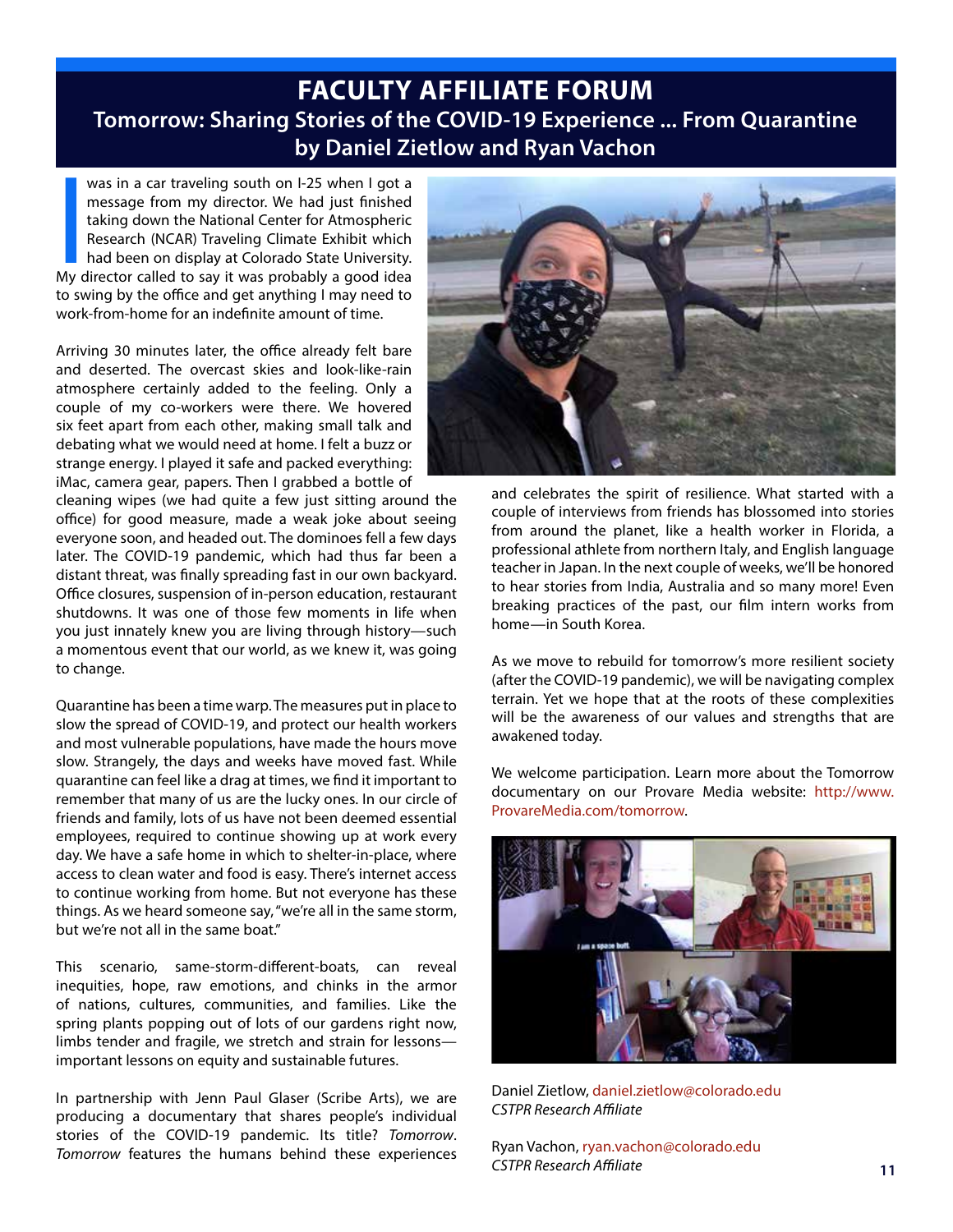### **STUDENT HIGHLIGHT Victory is Won Through Many Advisers: Rad Byerly and the Radford Byerly, Jr. Award by Alison Gilchrist**

Interviewed Carol<br>Byerly on the<br>fourth anniversary<br>of the death of<br>Rad Byerly, her late interviewed Carol Byerly on the fourth anniversary of the death of husband, and the mood was solemn. But as we were sitting down to talk about Rad's contribution to science policy, and his legacy both for the Center of Science and



Technology Policy (CSTPR) as well as the nation, there was an equal sense of celebration and honor. A candle was burning behind the table to commemorate Rad, and for an hour Carol and I talked quietly about his life, writing, and values.

After completing a PhD and holding a postdoctoral position in physics, Rad Byerly had a long career in politics guided by a simple idea.

"Rad believed that science should serve society," said Carol Byerly. "And scientists have an obligation."

This conviction that scientists should have a commitment to the serving of society first, before the serving of personal or professional interests, gave Rad a purpose and drive that guaranteed his legacy as a tough, scrupulous, and principled advisor.

"Rad was a philosopher king, and a great critic," said Daniel Sarewitz, a professor of science and society at Arizona State University, who worked with Rad in the US House of Representatives. Sarewitz went on to tell the story of writing a speech for Science Committee Chairman George Brown Jr. The initial feedback he received from another committee member was that the speech was "too negative". Rad, on the other hand, said it "wasn't challenging enough."

"Rad believed that the scientific community needed to be knocked around the head a bit," laughed Sarewitz. "He thought it needed to be woken up and held accountable."

Rad believed that often, money was being thrown at scientists without clear guidelines about reporting and accountability to the public good. He thought that at the intersection of science and politics lay the truly interesting work of guidance: a two-way street between scientists and politicians that would ultimately improve the work of both. At the beginning of one of his books on science policy is a quote from the Bible: "For lack of guidance a nation falls, but victory is won through many advisers (Proverbs 11:14)." At the beginning of another, a similar quote: "Where there is no vision, the people perish: but he that keepeth the law, happy is he (Proverbs 29:18)." Together, these profoundly illustrate Rad's ideals: that science

for the public good is best conducted with a guiding hand from government.

In 2017, in recognition of Rad's contributions to and impact on the CSTPR community, CSTPR established the Radford Byerly, Jr. Award in Science and Technology Policy. Each year, a CU Boulder graduate student who has proposed a significant contribution to science and technology policy through his or her work is given this award.

The 2020 recipient of the Byerly award was Diana Dorman, a Ph.D. student in the Environmental Studies Program at the University of Colorado Boulder. Dorman studies issues of energy access in the developing world, specifically how energy is supplied reliably and affordably and how those systems are affected by climate change.

When I asked how she was feeling about diving into the policy issues of her dissertation work, Diana Dorman said "I'm comfortable with it—I've had quite a bit of policy experience in my career so far. This is just at an international level instead of state level."

I asked if writing the proposal or winning the award had changed anything about her research approach, but Diana said that policy was always an important component of the project.

"It's always nice to be acknowledged or recognized for the work you're doing," said Diana. "I wouldn't say anything about how I think about my work has changed, but it's more validation that that connection is valued by others and that it has real world application."

As a recipient of the award, Diana Dorman was asked to present her thesis work at a lunchtime seminar. Normally it would have been in person, but under these extraordinary circumstances she instead presented over a Zoom call. Despite this setback, attendance was impressive with approximately 50 people in the audience. Diana expressed disappointment that she was not able to meet Carol Byerly in person, but said that it was still an honor to present her work.

Rad Byerly would have appreciated scientists like Diana Dorman, who sit at the intersection of science and policy. Byerly's commitment to science as a service to society is partly responsible for the legacy of CSTPR, and is embodied by the Byerly Award. As Sarewitz said about the award, "It's helping keep Rad's memory alive."



Alison Gilchrist alison.gilchrist@colorado.edu *CSTPR Science Writer*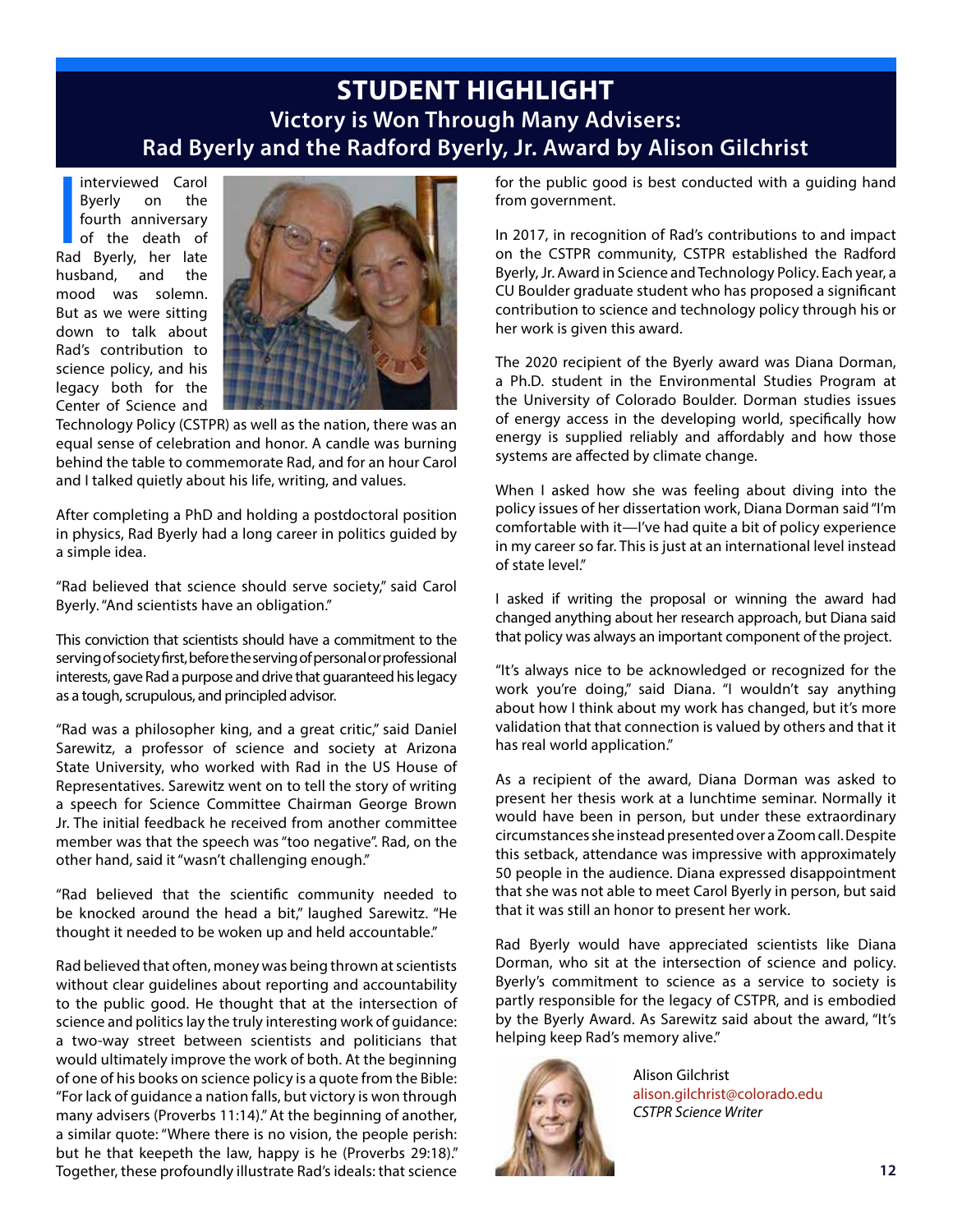### **STUDENT HIGHLIGHT #Makingourcase: Science Has a Place in Policy by Spencer Zeigler**

ach year, the CIRES Center for<br>Science and Technology Policy<br>Research, with support from<br>the CU Graduate School and<br>the Center for STEM Learning, hosts a ach year, the CIRES Center for Science and Technology Policy Research, with support from the CU Graduate School and competition to send a small group of CU Boulder upper-class undergraduate or graduate students to the annual AAAS "Catalyzing Advocacy in Science and Engineering" workshop, which is hosted in Washington, DC each Spring (https://www.aaas.org/programs/ catalyzing-advocacy-in-science-andengineering).

Aligning with the mission of CSTPR, the competition encourages CU Boulder students in STEM fields who have a strong interest in the role of science

in policymaking to participate. This passion can take many forms—involvement on the federal policy-making processes or as researchers who have a strong voice for making their science the basis of effective policy. This year, **Shirley Huang** (Ph.D. candidate in the Department of Speech Language, and Hearing Science), **Marielle Pellegrino** (fourth year Ph.D. student in Aerospace Engineering), and **Tasha Snow** (fifth year Ph.D. candidate in the Geography Department) were selected from a strong pool of candidates to represent CU Boulder at the 2020 workshop. Their passion for communicating science through podcasts focused on science-policy (Sciencing with a Purpose: https://sciencingwithpurpose.org), writing blogs about astronomy and engineering (missareospace.com), and as a healthcare provider makes them exactly who the CASE workshop targets to become the next leaders in science policy.

The CASE workshop is a three-and-a-half-day program where participants get the unique opportunity to learn about the structure and organization of Congress, the federal budget and appropriations processes, and tools for effective science communication and civic engagement. The participants also experience the policy creation process during interactive seminars and, on the last day, get to conduct a meeting with their elected Members of Congress and their staff.

But this is not your high school's civics class all over again—the AAAS CASE workshop has a strong focus on effective science communication which is desperately needed from researchers so that the reality of scientific principles creates policy which affects those who need it the most (@turmo\_aiko, Twitter, 3/26/19). In addition to science communication, the 2019 attendees were spoken to by Dr. Shirley Malcolm on equity in STEM, where she said, "only institutional transformation will get us where we need to be" (@holberman, Twitter, 3/29/19). These special opportunities have woven together



*2019 AAAS "CASE" workshop participants.*

Aiko Turmo @turmo aiko

Different communication styles to keep in mind when you're communicating your science to the public.

Remember your audience's value and interest! #MakingOurCASE #scicomm



some of the important aspects of CSTPR's mission: federal policy making, governmental structure and funding, science communication, and the inclusivity and equity necessary for strong research and policy.

The AAAS CASE workshop has been going on since 2013, and although this year's meeting was cancelled due to COVID-19, we congratulate our 2020 winners and know their passion for the intersection of science and policy will lead to a brilliant future.



Spencer Zeigler spencer.zeigler@colorado.edu *CSTPR Science Writer*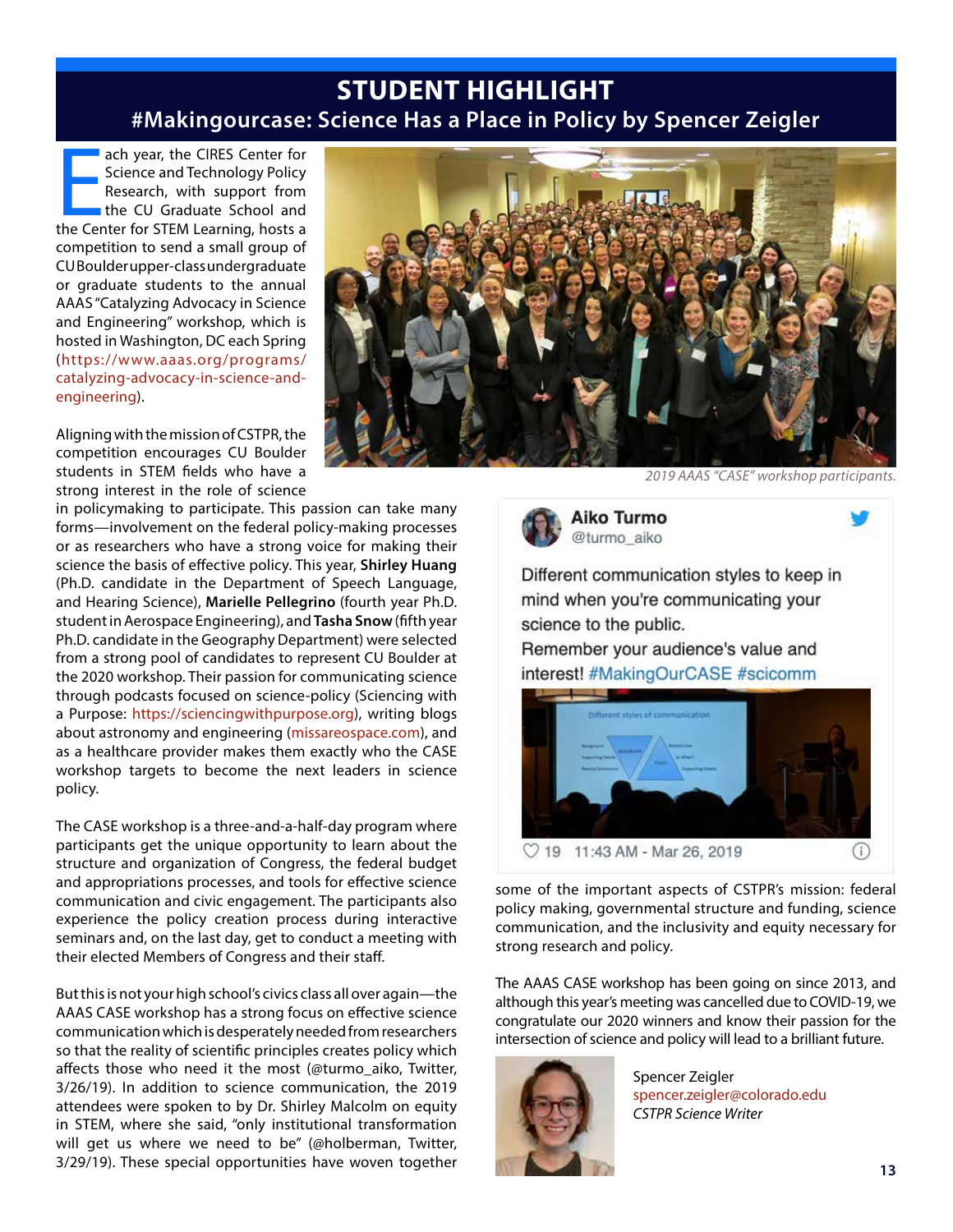### **STUDENT HIGHLIGHT How to Ruin a Party? Make it Political by Colleen Johns**

and ancience are generally<br>together through<br>cake and laughter<br>and dancing and sometimes arties are generally fun. They bring people together through cake and laughter pinatas. Birthday parties, retirement parties, Halloween parties, holiday parties, and block parties exude happiness. But one party in particular is the opposite of happy these days— the political party.

Today, political parties are anything but fun. In fact, sometimes they're rude, mean, and cruel. Lately, our nation's two largest political parties can't seem to agree on anything. If they were asked to pick a dessert to share, they'd likely disagree. It is no surprise than that solutions to issues much larger than the flavor of a cake, such as climate change, are also stifled by disagreement.



*Arvada High School students marching for Earth Day on April 22, 1970. Photo: Dick Davis/Rocky Mountain News.*

Climate policy hasn't always been a partisan issue. Nearly fifty years ago to the day on April 22, 1970, the first Earth Day was officially celebrated in the United States. Developed by Democratic Wisconsin Senator Gaylord Nelson and supported by bipartisan grassroots efforts across the country, the celebration was observed by 20 million Americans through rallies and protests for a clean and healthy environment. By the end of 1970, America had established the Environmental Protection Agency and passed the Clean Water, Clean Air and Endangered Species Act.

Today, though the parties agree on the reality of climate change, climate policy to address the issue is polarized. But if climate policy is not a new issue, and bipartisan efforts to address climate change have succeeded in the past, why is polarization today so significant?

In a 2018 study, researchers found that citizens and policymakers tend to support policy from their own party and devalue the policies proposed by the other. However, disagreement strictly for the sake of partisanship is sometimes exaggerated, and this exaggeration only increases political divide. If America truly wants to end political polarization over climate policy and move forward addressing climate change, it must speak positively of the working relationship between Republicans and Democrats and decouple political identity from climate policy.

Positivity is powerful. In a study measuring the effects of what the researchers called "positive psychological capital" on work performance and satisfaction, the researchers found that individuals who are more hopeful, optimistic, efficacious, and resilient may be more likely to weather adversity. These individuals perform better in the workplace and are generally more satisfied with their work. Employing any one of these attributes in policy may help Congress overcome polarity.

The first Earth Day succeeded not because the Democratic party supported Nelson more than the Republican party opposed him, but because both parties supported him (Nelson's co-chair for the Day was Republican Congressman Pete McCloskey). To achieve the bipartisan support the first Earth Day did today, partisanship must be made a nonfactor. The congressional leaders of climate policy must represent both sides such that there are no sides at all; there is one effort by many groups just as there is one Earth inhabited by many individuals. An inhabitable planet must be prioritized. After all, no planet? No parties.



Colleen Johns colleen.johns@colorado.edu *Winning entry from an op-ed contest in Matt Burgess's ENVS 4100: Sustainable Economies class, Spring 2020*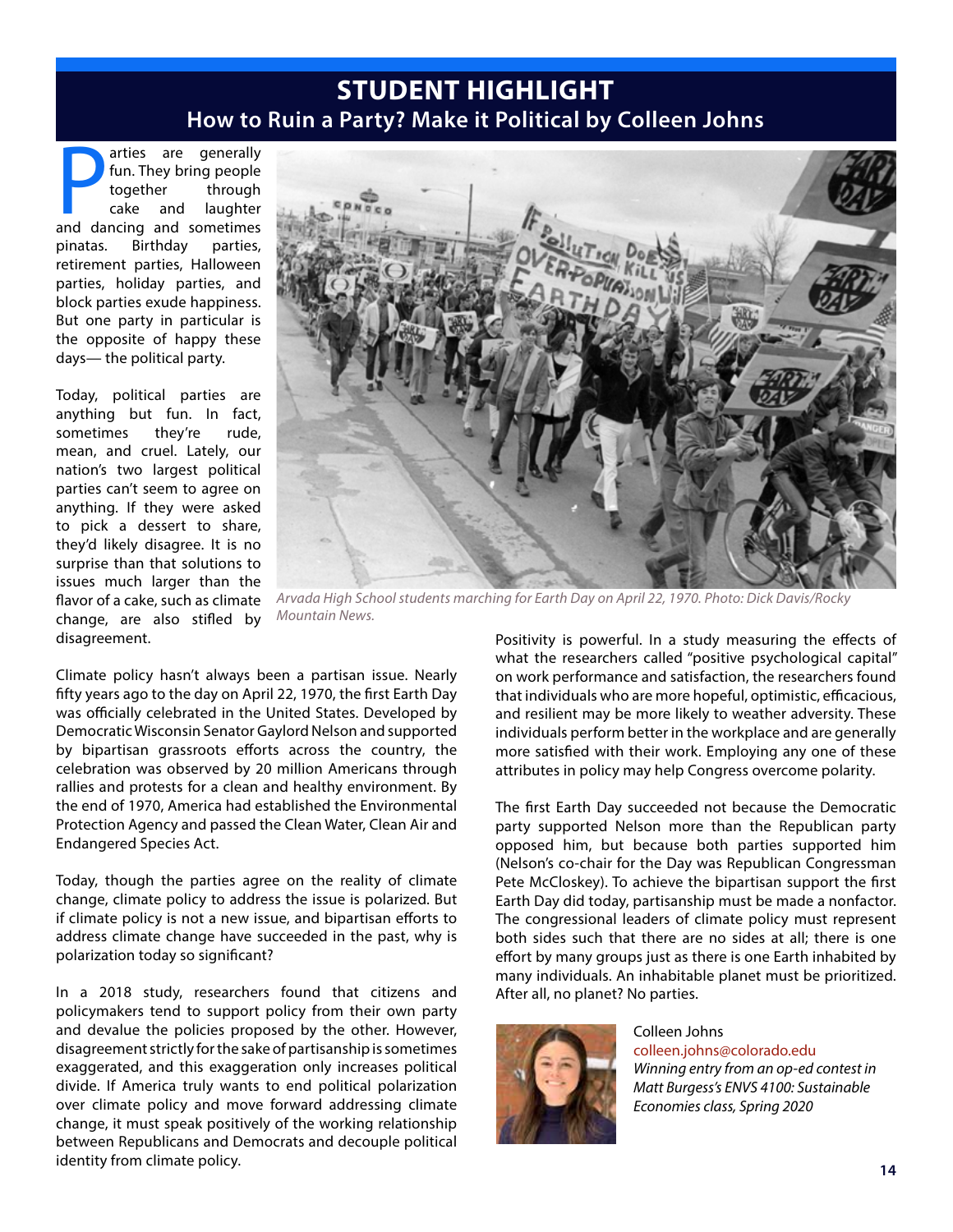# **CENTER NEWS**

#### **Max Boykoff Receives 2020 Thomas Jefferson Award**

Max Boykoff was selected as the recipient of the 2020 Thomas Jefferson Award in the faculty category. This award honors students, staff, and faculty members who advance the ideals of Thomas Jefferson. These include broad interests in literature, arts and sciences, and public affairs, a strong concern for



the advancement of higher education, a deeply seated sense of individual civic responsibility, and a profound commitment to the welfare and rights of the individual.

Max also recently received another Faculty award from the Center to Advance Research and Teaching in the Social Sciences (CARTSS) Steering Committee. Congratulations Max!

#### **AAAS Local Science Engagement Network Gets Under Way**

The American Association for the Advancement of Science has partnered with pilot initiatives in Missouri and Colorado to integrate scientists with local and state policy-makers, community stakeholders, and the public to leverage scientific evidence and inform efforts



to address varied local impacts of climate change.

"Instead of focusing on global theoretical concepts of climate change or impacts that are happening in far-flung communities in this country or internationally, we want local scientists to talk about how they can inform local decisions that improve the lives of people sitting in the room," said Dan Barry, director of AAAS's Local Science Engagement Network.

In Colorado, Maxwell Boykoff, director of the Center for Science and Technology Policy Research and Matthew Druckenmiller, a research scientist at the National Snow and Ice Data Center in the Cooperative Institute for Research in Environmental Sciences, also are at work developing the Colorado Local Science Engagement Network which recently launched in March: https://sciencepolicy.colorado.edu/co-lsen.

#### **5 Takeaways From Colorado Climate Education Webinar**

Getting people to care about climate change as the COVID-19 pandemic sweeps the globe is tough—but not impossible, several Colorado political and environmental leaders said during a webinar Tuesday hosted by CU Boulder.

"Power Dialog: Climate Solutions for Colorado" was hosted by Associate Professor of Environmental Studies Max Boykoff, Associate Professor of Communication Phaedra Pezzullo and engineering undergraduate student Andrew Benham. Similar events were hosted by universities nationwide. At least 251 people tuned in from across the state for the event.

The recorded webinar, plus subject-area online resources, is available to watch online: https:// insidethegreenhouse.org/media/ power-dialog-climate-solutionscolorado. Here are five key takeaways:



- **1. We could have imagined this future**
- **2. Environmental health is directly tied to human health**
- **3. The importance of a 'just transition'**
- **4. We are capable of radical change**
- **5. Local level changes will make the difference**

The Colorado webinar hosted by CU Boulder was cosponsored by the Colorado Energy Office, the Conference on World Affairs, the Center for Science and Technology Policy Research, the Boulder Faculty Climate Science & Education Committee, the Media and Climate Change Observatory, and Inside the Greenhouse at CU Boulder.

#### **Student News**

CSTPR Grad student Patrick Chandler was recently awarded a Summer 2020 Fellowship from the Center for Humanities & the Arts. This award was given to support his work in the Creative Climate Change Curriculum project. Congrats Patrick!



CSTPR grad student Olivia Pearman recently was awarded a CIRES Graduate Student Research Award for 2020. The Graduate Student Research Award program was established to promote student scholarship and research excellence. The goal of the program is to recognize the scholarship and merit of



CIRES' outstanding graduate students. Congrats Olivia!

CSTPR grad student Jeremiah Osborne-Gowey recently received an Institute of Behavioral Science (IBS) summer research grant for work with IBS researchers Drs. Amanda Carrico and Lori Peek of the IBS Environment and Society Program to study the role of inter-community social ties and



migration on knowledge transmission about adaptive agricultural practices among Bangladeshi farmers. He also received a CU Boulder Graduate School Summer Fellowship to conduct dissertation research, analysis and writing. Lastly, Jeremiah just received an Association of American Geographers (AAG) and Gamma Theta Upsilon (GTU) Student Travel Award! AAG and GTU have partnered to raise funds to support student attendance at the AAG annual meeting. The 2021 Annual AAG meeting will be held in Seattle next spring. Congrats on your recent awards Jeremiah!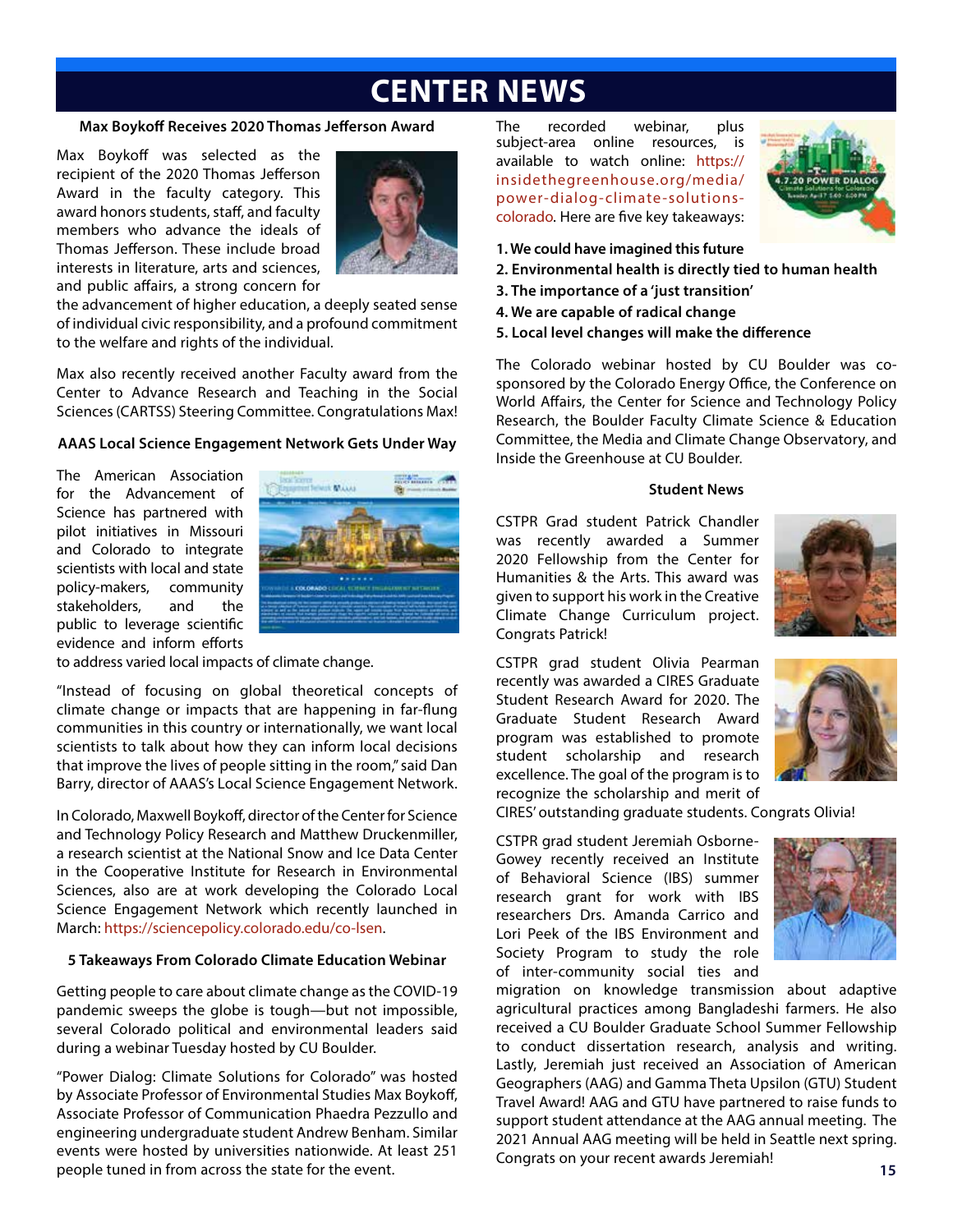# **CENTER NEWS**

CSTPR Grad student David Oonk recently successfully completed his PhD defense "Assessing the Present and Future of Fracking Governance: Science, Expertise, and Policy of Fracking in Colorado's Denver Julesburg Basin" with a strong dissertation and oral defense.



David was advised by Dr. Max Boykoff and his committee members are Dr. Shelly Miller, Dr. Michaele Ferguson, Dr. Steve Vanderheiden and Dr. Morgan Brazilian (Colorado School of Mines). David, congrats on this major milestone!

#### **2020 ITG Comedy & Climate Change Short Video Competition Winners**

Inside the Greenhouse held an International competition to harness the powers of climate comedy through compelling, resonant and meaningful videos. The 2020 winners were announced and shown at the *Stand Up For Climate Change Comedy Show* held on April 22: https://insidethegreenhouse. org/media/2020-stand-climate-change-comedy-show.

#### **First Place Winner**



Climate Change in South Africa: How bad can it be? by Stephen Horn and Politically Aweh https://insidethegreenhouse.org/media/2020-comedyclimate-change-first-place-winner-climate-change-southafrica-how-bad-can-it-be

#### **Second Place Winner**



Do people know more about the actual universe or Marvel Universe? by Rollie Williams & An Inconvenient Talk Show https://insidethegreenhouse.org/media/2020-comedyclimate-change-second-place-winner-do-people-knowmore-about-actual-universe-or

#### **Third Place Winner (tie)**



Be a Climate Voter by Celia Gurney https://insidethegreenhouse.org/media/2020-comedyclimate-change-third-place-winner-be-climate-voter

#### **Third Place Winner (tie)**



Too late to stop Climate Change? by Adam Levy https://insidethegreenhouse.org/media/2020-comedy-climatechange-third-place-winner-too-late-stop-climate-change

### **MULTIMEDIA HIGHLIGHTS**

Stand Up For Climate Change Comedy Show https://insidethegreenhouse. org/media/2020-stand-climatechange-comedy-show

The Climate and Biodiversity Crisis: Moving Towards a Global Awakening? by Cassandra Brooks https://youtu.be/FeSzVgZmo-k

Power Dialog: Climate Solutions for Colorado https://vimeo.com/405921412

To view more videos from CSTPR see: https:// sciencepolicy.colorado.edu/ news/webinars





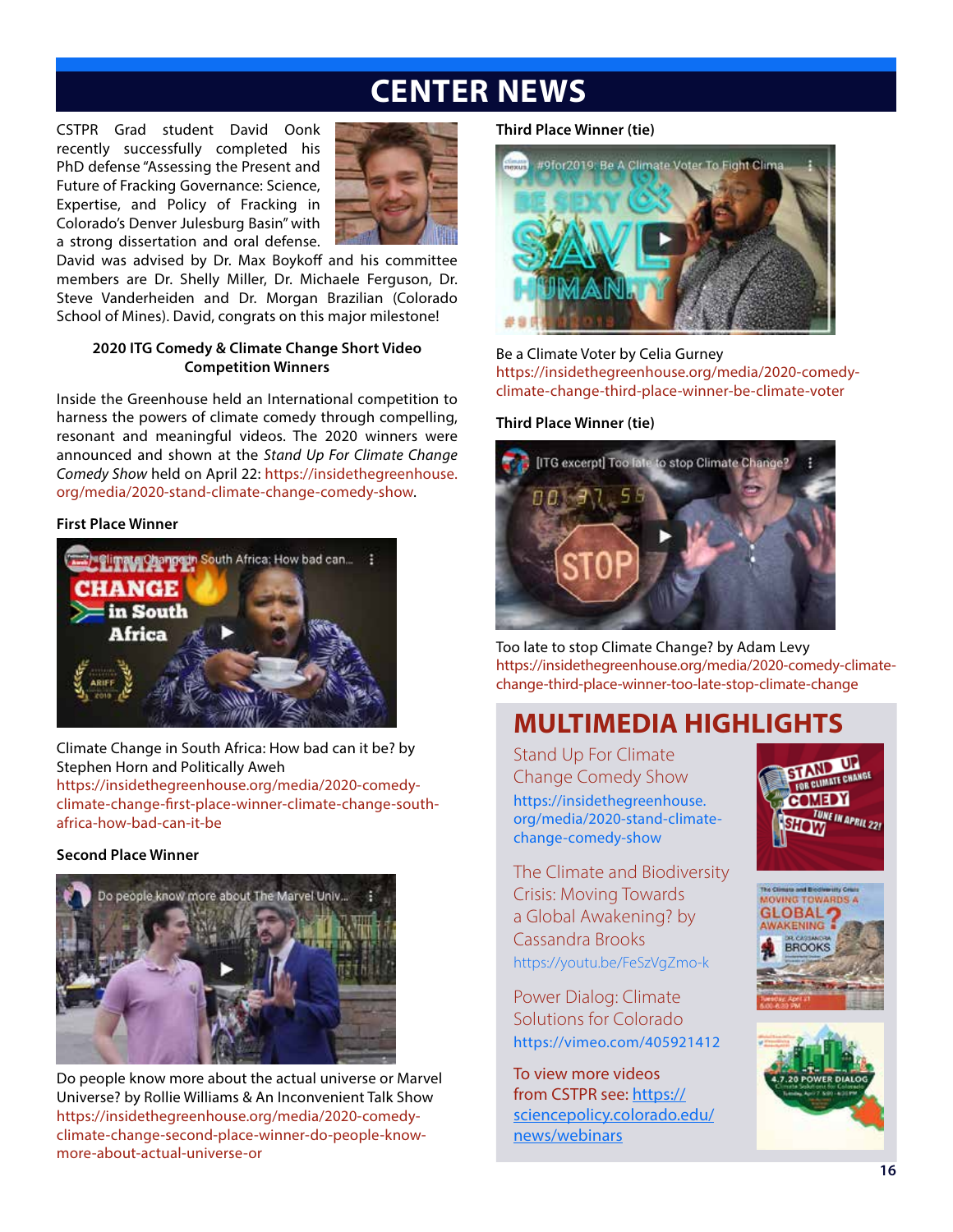# **CENTER PUBLICATIONS**

#### **How experiences of climate extremes motivate adaptation among water managers**

Page, R. and **L. Dilling**, 2020. *Climatic Change*, doi: 10.1007/ s10584-020-02712-7.

Abstract: As water systems are likely to experience mounting challenges managing for climate variability and extremes as well as a changing climate, there is increasing interest in what motivates systems to implement adaptive measures. While extreme events have been hypothesized to stimulate organization change and act as "windows



of opportunity" and "pacemakers" driving toward adaptation, they do not always seem to do so. We therefore sought to understand the responses and motivations for organizational behavior in the wake of two significant droughts across five smaller water systems in Western Colorado, USA. We conducted interviews and focus groups across these systems to understand whether and why significant droughts in 2002 and 2012 prompted adaptive change. Results indicate that systems did not uniformly decide to change their policies in the wake of drought, and even well-prepared systems were driven to change policies by other pressures, such as peer-system pressure and political pressure from residents. We find that organizational worldviews were important mediators of how the experience of drought manifest, or not, in organizational changes. These findings have implications for assumptions about what might drive organizational learning and change among water managers for climate adaptation in the future. Read more: http://sciencepolicy. colorado.edu/admin/publication\_files/2020.06.pdf

#### **Mass media representations of Anthromes**

Sklair, L. and **M. Boykoff**, 2020. *Encyclopedia of the World's Biomes: Reference Module in Earth Systems and Environmental Sciences*, Ed. M. Goldstein and D. DellaSala, Elsevier, doi: 10.1016/B978-0-12-409548-9.12121-9.

Abstract: This article is divided into three sections. The first deals with the ways in which ideas of anthropogenic biomes (anthromes) have appeared in mass media coverage of climate change and global warming. The second section addresses the ways in which ideas of anthromes have appeared in mass media coverage of the Anthropocene. While the



precise specifications of anthropogenic biomes have varied somewhat over time, our focus is on the six main categories, namely dense settlements/urban, croplands, rangelands, forests, wildlands, and indoor anthromes. In the third section, we draw out some conclusions from these findings. Read more: http://sciencepolicy.colorado.edu/admin/publication\_ files/2020.05.pdf

#### **Opportunities for agent-based modelling in human dimensions of fisheries**

#### **Burgess, M.G.**, E. Carrella, M. Drexler, et al, 2020. *Fish and Fisheries*, doi: 10.1111/faf.12447.

Abstract: Models of human dimensions of fisheries are important to understanding and predicting how fishing industries respond to changes in marine ecosystems and management institutions. Advances in computation have made it possible to construct agent‐based models (ABMs) which explicitly describe the behaviour of individual people, firms or vessels in



order to understand and predict their aggregate behaviours. ABMs are widely used for both academic and applied purposes in many settings including finance, urban planning and the military, but are not yet mainstream in fisheries science and management, despite a growing literature. ABMs are well suited to understanding emergent consequences of fisher interactions, heterogeneity and bounded rationality, especially in complex ecological, social and institutional contexts. For these reasons, we argue that ABMs of human behaviour can contribute significantly to human dimensions of fisheries in three areas: (a) understanding interactions between multiple management institutions; (b) incorporating cognitive and behavioural sciences into fisheries science and practice; and (c) understanding and projecting the social consequences of management institutions. We provide simple examples illustrating the potential for ABMs in each of these areas, using conceptual ("toy") versions of the POSEIDON model. We argue that salient strategic advances in these areas could pave the way for increased tactical use of ABMs in fishery management settings. We review common ABM development and application challenges, with the aim of providing guidance to beginning ABM developers and users studying human dimensions of fisheries. Read more: http://sciencepolicy. colorado.edu/admin/publication\_files/2020.04.pdf

**What unmanaged fishing patterns reveal about optimal management: Applied to the balanced harvesting debate**

**Burgess, M.G.** and M.J. Plank, 2020. *ICES Journal of Marine Science*, doi: 10.1093/icesjms/fsaa012.

Abstract: Balanced harvesting (BH) the idea of harvesting all species and sizes in proportion to their production rate—has been a topic of recent debate. Developed world fisheries tend to fish more selectively, concentrating on certain species and sizes preferred in the market. However, fishing patterns in some developing countries, with a range of different fishing gears and



more generalist markets, more closely resemble BH. The BH debate therefore hinges on whether selective fisheries